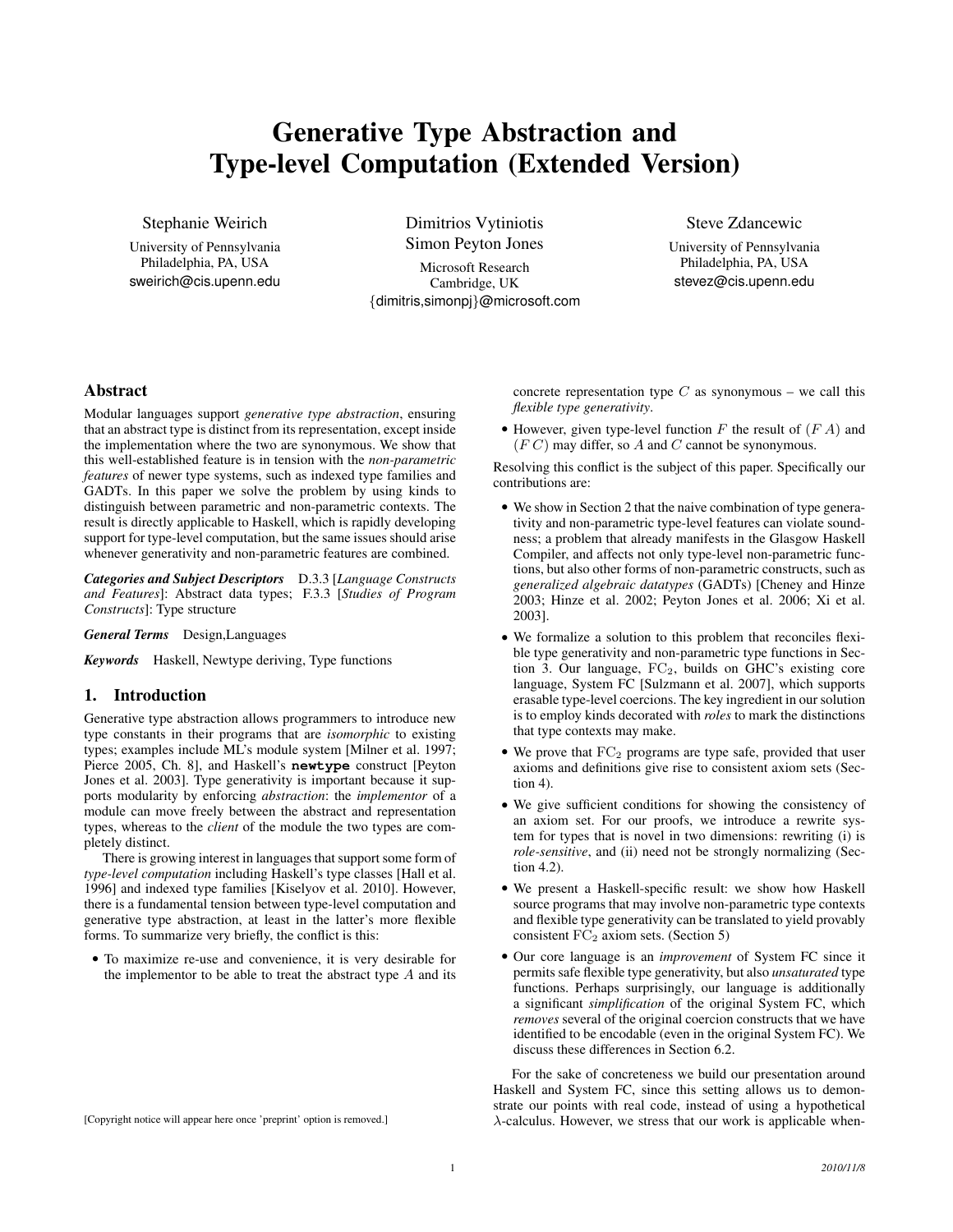ever flexible type generativity and non-parametric type-level features are combined. For example, the very same issues could arise in extensions of the ML module system. We discuss related work in Section 7.

### 2. The problems with generative type abstraction

Generative type abstraction is an extremely useful mechanism for enforcing abstraction barriers and for refining interfaces. To see this benefit, let us consider the Haskell incarnation of type generativity, namely **newtype** definitions. In Haskell, the programmer may declare a **newtype** Age, with concrete representation type Int, thus:

```
newtype Age = MkAge Int
```
The implementor uses the "data constructor" MkAge to coerce an Int to an Age, and pattern matching to effect the inverse coercion. For example:

```
addAge :: Age \rightarrow Int \rightarrow AgeaddAge (MkAge a) n = MkAge (a+n)
```
The client, in contrast, can be prevented from making such conversions, by using the module system to hide the MkAge constructor:

```
module AgeModule( Age, addAge, ... ) where
  -- Age definition and implementation
```
## 2.1 Coercion lifting

In describing MkAge, we wrote "data constructor" in quotes because although it behaves in many ways like a data constructor, its cost model is different. Specifically, a **newtype** definition guarantees that the abstract type really is represented by the concrete type, so the runtime conversion cost is zero. That would not be true if Age were instead declared with **data** instead of **newtype**.

So Age can be coerced to an Int, and vice versa, for free—i.e. without runtime cost—because it *is* an Int. Notationally, we say that Int  $\sim$  Age, where we use  $\sim$  for type equality<sup>1</sup>. But what about, say, Maybe Age?

```
data Maybe a = Nothing | Just a
```
Obviously, Maybe Age should be freely coercible to Maybe Int, because the two are represented identically. Alas, in Haskell 98 one would have to write

```
cvtAge :: Maybe Age → Maybe Int
cvtAge t = mapMaybe (\lambda (MkAge a) \rightarrow a) t
-- mapMaybe :: (a \rightarrow b) \rightarrow Maybe a \rightarrow Maybe b
```
This is unsavory for several reasons: (a) it is tedious for the programmer; (b) it may be difficult to implement the necessary "map" function; (c) it is hard for the compiler to eliminate a runtime call to the map function (let alone to guarantee to do so) especially if the map function is recursive. As an example of (b) consider the mapping function for the type T shown below, with co- and contravariance, and higher kinds:

```
data T a f = T1 aT2 (a \rightarrow Int)
               | T3 (f (T a f) (T a f))
```
These difficulties are frustrating, because we know that, say, T Age Maybe is represented identically to T Int Maybe. So, let us imagine a hypothetical extension of Haskell that provides lifted coercions; that is, it implements the following rule:

```
<sup>1</sup> There are too many sorts of "="!
```
*Coercion lifting:* if for two types  $\varphi$  and  $\psi$  we have  $\varphi \sim \psi$ (for example, if they are the abstract and concrete types of a **newtype** declaration), then  $T \varphi \sim T \psi$  for any type constructor T.

In fact this extension is not so hypothetical, because such a rule is the basis of the so-called "newtype deriving" feature implemented by GHC. It is not difficult to use newtype deriving to define an identity function whose type is

```
\text{cvt} ::\forall\{c\}. c Int \rightarrow c Age
```
ML supports coercion lifting even more directly: within a structure the abstract and the representation types are considered entirely interchangeable. For example in Standard ML one might say

```
signature AGE = sig
 type age
 val addAge : age → int → age
 ...
end
structure AgeModule :> AGE = struct
 type age = int
 fun addAge a n = a+n
 ...
end
```
Inside AgeModule the two types are synonymous, and so addAge need not convert in either direction.

However, the point of this paper is that the innocuous and obvious-seeming "lifting" of type identities becomes unsound when combined with type-level computation, as we show in the next section.

#### 2.2 Type-level computation

One very popular extension to Haskell is that of Generalized Algebraic Data Types (GADTs) [Peyton Jones et al. 2006], with which we assume the reader is somewhat familiar. In GHC one could declare a GADT with two nullary constructors like this:

# **data** K a **where**

```
KAge :: K Age
KInt :: K Int
```
Now, consider these definitions (using cvt from Section 2.1):

| kint :: K Aqe   | get :: K Age $\rightarrow$ String |
|-----------------|-----------------------------------|
| kint = cvt KInt | get KAge = "Age"                  |

Since get's type signature declares that its argument is of type K Age, the patterns in get are exhaustive. But consider the call (get kint). It is patently well typed, yet the pattern match in get will fail (recall that cvt is operationally the identity function), and if the compiler assumed otherwise a runtime crash could result.

In the last few years we have gone beyond GADTs, by extending GHC with type-level functions [Chakravarty et al. 2005a,b; Kiselyov et al. 2010]. The reader is urged to consult these papers for motivated examples of type functions, but for the purposes of this paper we content ourselves with a small but contrived example:

```
type family F a :: *
type instance F Age = Char
type instance F Int = Bool
```
Here the type function  $F$  maps the type  $Age$  to the type  $Char$ , but it maps Int to Bool.

However, the existence of such a type-level function threatens not just pattern exhaustiveness but type soundness itself. Consider the type Bool. This type is equivalent to  $F$  Int by the equation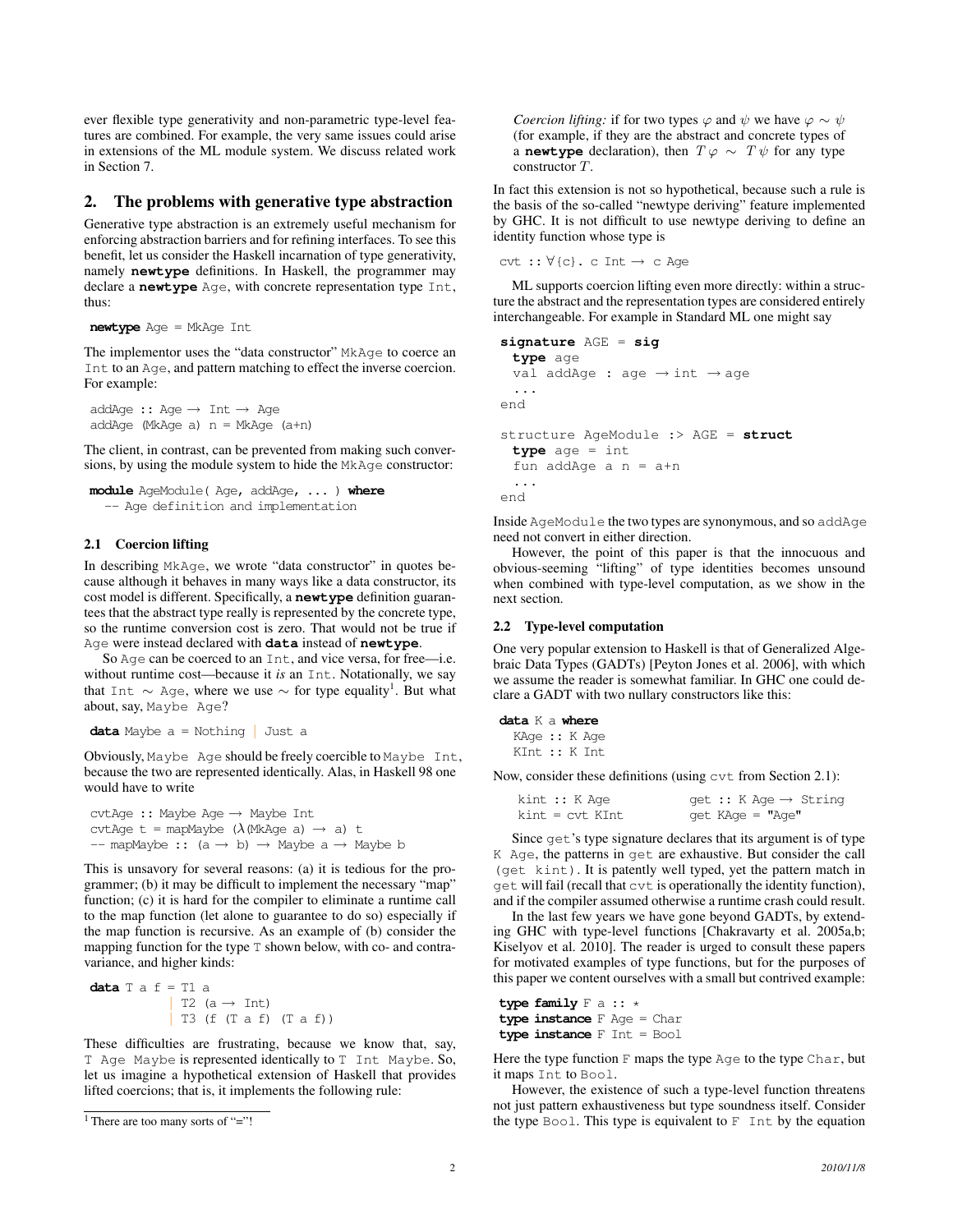for  $F$ ; and by coercion lifting that should be equivalent to  $F$  Age; and that is equivalent to Char by the other equation for F. Altogether we can coerce Bool to Char, which is obvious nonsense.

What went wrong? Maybe it should be illegal for a type function to behave differently on two coercible types, such as Age and Int? But in fact Haskell programmers often use **newtype**s precisely so that they can give a different type-class instance (for comparison, say) for Age than for the underlying Int. Type functions are no different; indeed, they are often introduced as an "associated type" of a type class [Kiselyov et al. 2010], and hence, just as the type class distinguishes between the abstract and concrete type, so must the type function.

How else might we fix the problem? Perhaps, in the definition of coercion lifting we should not allow  $T$  to range over type functions such as F or GADTs such as K? Indeed we should not, but that is not enough. Consider

**data**  $TF \ a = MKTF \ (F \ a)$ 

Now, should coercion lifting allow us to coerce TF Age to TF Int? Obviously not! Otherwise we could write

| to $::$ Bool $\rightarrow$ TF Int | from :: TF Age $\rightarrow$ Char |
|-----------------------------------|-----------------------------------|
| $to b = MkTF b$                   | from (MkTF $c$ ) = $c$            |

and now the composition from ∘ cvt ∘ to is well-typed (via coercion lifting) but obviously unsound. So in the the definition of coercion lifting, as well as type functions and GADTs we must exclude data types like TF that use their type arguments nonparametrically.

## 2.3 Summary

At this point it should be clear that a naive combination of:

- type-level dispatch, whether by GADTs or by type functions
- unrestricted coercion lifting

simply does not work. This interaction was far from obvious to us initially, and indeed GHC has a well-documented type-soundness bug<sup>2</sup> that arises *directly* from this unforeseen interaction. Yet both type-level dispatch and coercion lifting (suitably restricted) are valuable. The purpose of this paper is to show how they may be soundly combined.

This problem is important not only because it arises in GHC (which is our main source of motivation), but also because the same issues will arise in *any* type system that combines type-level dispatch and coercion lifting. Haskell is the first programming language that has pushed the type system far enough for these problems to arise in practice, but others may do so in the future. However, these different languages may expose the coercions between abstract and concrete types in different ways, possibly explicitly (as in Haskell) or implicitly (as in ML), in a way that is intimately connected with type inference. To avoid the complications associated with type inference, in this paper, we focus on an *intermediate language*, in which (runtime-erasable) coercions are explicit. Whether they come directly from the source program, or from elaboration by the type checker, is secondary.

# 3. The  $FC_2$  language: codes versus types

Our goal is to resolve the tension between *generative types*, which allow programmers to express the intent that two types have identical representations, and *type functions*, which can distinguish two types even if they have the same underlying representation.

The inspiration for our solution comes from encodings of generic programming in dependently typed languages [Benke et al.

2003; Dybjer 2000]. These encodings use "codes" to represent types as a form of data. For example, the code IntCode may be the code for the type Int. Nonparametric functions branch on codes and thus have a different type from parametric functions. In this context, we can view Age and IntCode as two different codes that both map to the type Int. However, this encoding requires significant syntactic overhead as we must have a code for every type and must explicitly map codes to types when they are used to classify expressions.

However, the important distinction between codes and types is that they have *different definitions of equality*. In the encoding above, the codes Age and IntCode are different codes, but their interpretations are equal types. Therefore, we use this idea in  $FC<sub>2</sub>$ to define *roles*, which support different notions of equality for the same data. In this language, Age and Int are distinct when viewed at role *code* but equal when viewed at role *type*. Code equality is used to reason about the meaning of type-indexed functions and is finer-grained than type equality, which is used to determine which type coercions are safe. Importantly,  $FC<sub>2</sub>$  distinguishes type functions by what equivalences they respect. Parametric functions respect the role *type*, whereas functions that distinguish between Age and Int do not.

#### 3.1  $FC_2$ : an overview

These ideas are best explained in terms of an intermediate language that exposes the differences between the code and type roles and makes explicit the uses of the two kinds of equality mentioned above. Thus, the remainder of this section describes  $FC_2$ , our new variant of System FC [Sulzmann et al. 2007]—a model of the intermediate language used in GHC. As such, it is expressive enough to capture indexed type functions, **newtype** and **newtype deriving**, GADTs, existential and nested datatypes, and much more.

Figure 1 summarizes the syntax of  $FC<sub>2</sub>$ , which, at the term level (e), is just the polymorphic lambda calculus with two extensions. First,  $FC<sub>2</sub>$  provides polymorphic datatypes, introduced by data constructors K. These datatypes are eliminated using a **case** construct that should be familiar from Haskell or ML-style functional programming—we describe how datatypes and **case** are typechecked in Section 3.5.

Second,  $FC<sub>2</sub>$  includes first-class proofs of type equality that witness safe coercions introduced during compilation. Programs in  $FC<sub>2</sub>$  can abstract over coercions reflecting a particular type equality (written  $\Lambda c : \varphi_1 \sim \varphi_2.e$ ), pass a coercion as an argument to such a function (written  $e \gamma$ ), and use a coercion to cast a term from one type to another (written  $e \triangleright \gamma$ ). These explicit coercions, written γ, make typechecking FC<sup>2</sup> programs *syntax-directed*—that is, the syntax of an  $FC<sub>2</sub>$  term encodes its typing derivation. Why is this important? The idea is that the compiler's front end performs perhaps-complex type inference on the source program, and records the proofs generated by inference directly in the syntax of the  $FC_2$  intermediate language. The optimiser transforms  $FC_2$ terms, perhaps radically. At any point one can check the consistency of the resulting FC<sub>2</sub> program using a simple, fast, syntaxdirected typechecker; this consistency check has proven to be an extremely powerful aid to getting the compiler right. It is just as easy to find the type of an arbitrary  $FC<sub>2</sub>$  term, an ability that is used extensively inside GHC.

Figure 2 shows the typing rules for the terms of  $FC_2$ . The first five rules, EEVAR through ETAPP, are completely standard. We defer explanation of the remaining rules until we build up technical machinery having to do with  $FC_2$ 's kind-level distinction between codes and types and the rules by which explicit coercions can themselves be combined. We describe these aspects of  $FC<sub>2</sub>$  next.

<sup>2</sup> http://hackage.haskell.org/trac/ghc/ticket/1496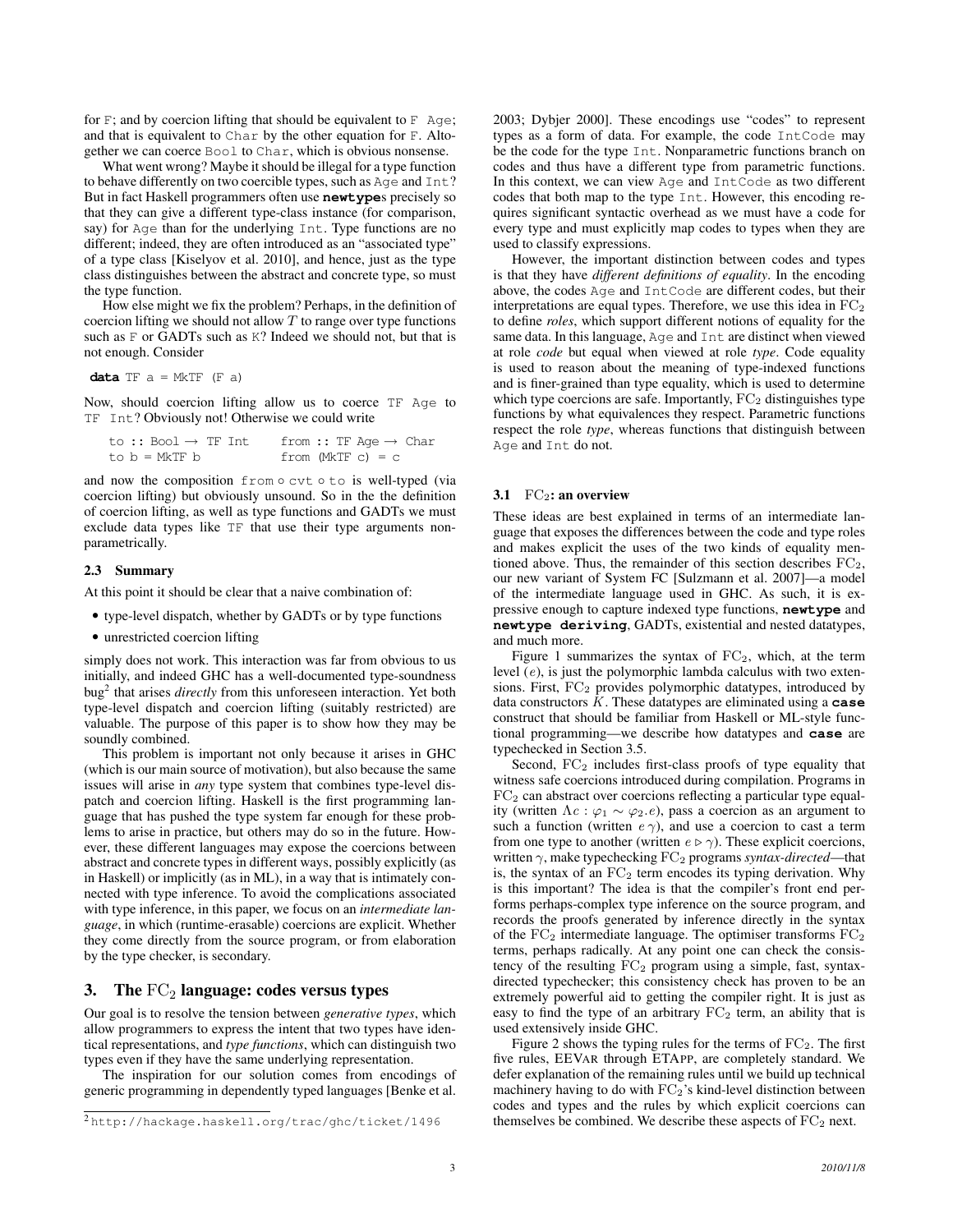

# $\Gamma \vdash e : \sigma$

$$
\frac{x:\sigma \in \Gamma \mid \Gamma}{\Gamma \mid x:\sigma} \quad \text{EEVar}
$$
\n
$$
\frac{\Gamma, x:\sigma_1 \mid e:\sigma_2}{\Gamma \mid -\lambda x:\sigma_1.e:\sigma_1 \rightarrow \sigma_2} \quad \text{EEABS}
$$
\n
$$
\frac{\Gamma \mid e_1:\sigma_1 \rightarrow \sigma_2 \quad \Gamma \mid e_2:\sigma_1}{\Gamma \mid e_1 e_2:\sigma_2} \quad \text{EEAPP}
$$
\n
$$
\frac{\Gamma, a:\kappa \mid e:\sigma}{\Gamma \mid -\lambda a:\kappa.e:\forall a:\kappa.\sigma} \quad \text{ETABS}
$$
\n
$$
\frac{\Gamma \mid e:\forall a:\kappa.\sigma \quad \Gamma \mid \varphi:\kappa}{\Gamma \mid e\varphi:\sigma[a \mapsto \varphi]} \quad \text{ETAPP}
$$
\n
$$
\frac{T:\kappa \rightarrow \kappa \in \Gamma}{\Gamma \mid e:\forall \bar{a}:\kappa.\forall \Theta.\,T \, \bar{a} \in \Gamma \mid \Gamma} \quad \text{EDATACON}
$$
\n
$$
\Gamma \mid E:\, T \, \bar{\varphi} \quad \Gamma \mid \sigma : \star/\tau
$$
\nfor each  $K_i \in \text{Constr}_{\Gamma}(T)$ \n
$$
K_i:\forall \bar{a}:\kappa.\psi_i \in \Gamma
$$
\n
$$
\psi_i[\bar{a} \mapsto \bar{\varphi}] = \forall \Theta_i.\,T \, \bar{\varphi}
$$
\n
$$
\Gamma \mid e_i : \forall \Theta_i.\sigma
$$
\n
$$
\Gamma \mid e_i : \forall \Theta_i.\sigma
$$
\n
$$
\Gamma \mid e_i : \forall \Theta_i.\sigma
$$
\n
$$
\Gamma \mid e_i : \forall \phi_i.\sigma
$$
\n
$$
\Gamma \mid e_i : \forall \phi_i \sim \varphi_2/C \vdash e:\sigma
$$
\n
$$
\Gamma \mid e_i : \varphi_1 \sim \varphi_2 \in \{(\varphi_1 \sim \varphi_2) \Rightarrow \sigma} \quad \text{ECABS}
$$
\n
$$
\Gamma \mid e : (\varphi_1 \sim \varphi_2) \Rightarrow \sigma
$$
\n
$$
\Gamma \mid e : (\varphi_1 \sim \varphi_2) \Rightarrow \sigma
$$
\n
$$
\Gamma \mid e : \sigma_1 \quad \Gamma \mid \gamma : \sigma_1 \sim \sigma_2 \in \star
$$

Figure 2. Typing rules

| $R_1 \preceq R_2$                                               | $\overline{C} \preceq \overline{T}$                     | RSUB                                                                                                                                                                | $\overline{R} \preceq R$ | RREFL |
|-----------------------------------------------------------------|---------------------------------------------------------|---------------------------------------------------------------------------------------------------------------------------------------------------------------------|--------------------------|-------|
| $\Gamma \vdash \varphi : \kappa$                                | $a:\eta/R_1 \in \Gamma$ $R_1 \preceq R_2 \vdash \Gamma$ | PVAR                                                                                                                                                                |                          |       |
| $H:\eta \in \Gamma \vdash \Gamma$                               | $\overline{T \vdash a} : \eta/R_2$                      | PCONST                                                                                                                                                              |                          |       |
| $\Gamma \vdash \varphi_1 : (\eta_1/R_2 \rightarrow \eta_2)/R_1$ | $\Gamma \vdash \varphi_2 : \eta_1/min(R_1, R_2)$        | PAPP                                                                                                                                                                |                          |       |
| $\Gamma \vdash \varphi_1 \varphi_2 : \eta_2/R_1$                | PAPP                                                    |                                                                                                                                                                     |                          |       |
| $\Gamma \vdash \varphi_1 \varphi_2 : \eta_2/R_1$                | PALL                                                    |                                                                                                                                                                     |                          |       |
| $\Gamma \vdash \overline{\varphi} : \overline{\kappa}$          | $\Gamma \vdash \forall a : \kappa, \varphi : \star/R$   | PALL                                                                                                                                                                |                          |       |
| $\Gamma \vdash \overline{\varphi} : \overline{\kappa}$          | PNU                                                     | $\frac{\Gamma \vdash \varphi : \kappa \Gamma \vdash \overline{\varphi} : \overline{\kappa}}{\Gamma \vdash \varphi, \overline{\varphi} : \kappa, \overline{\kappa}}$ | PCons                    |       |

Figure 1. Syntax

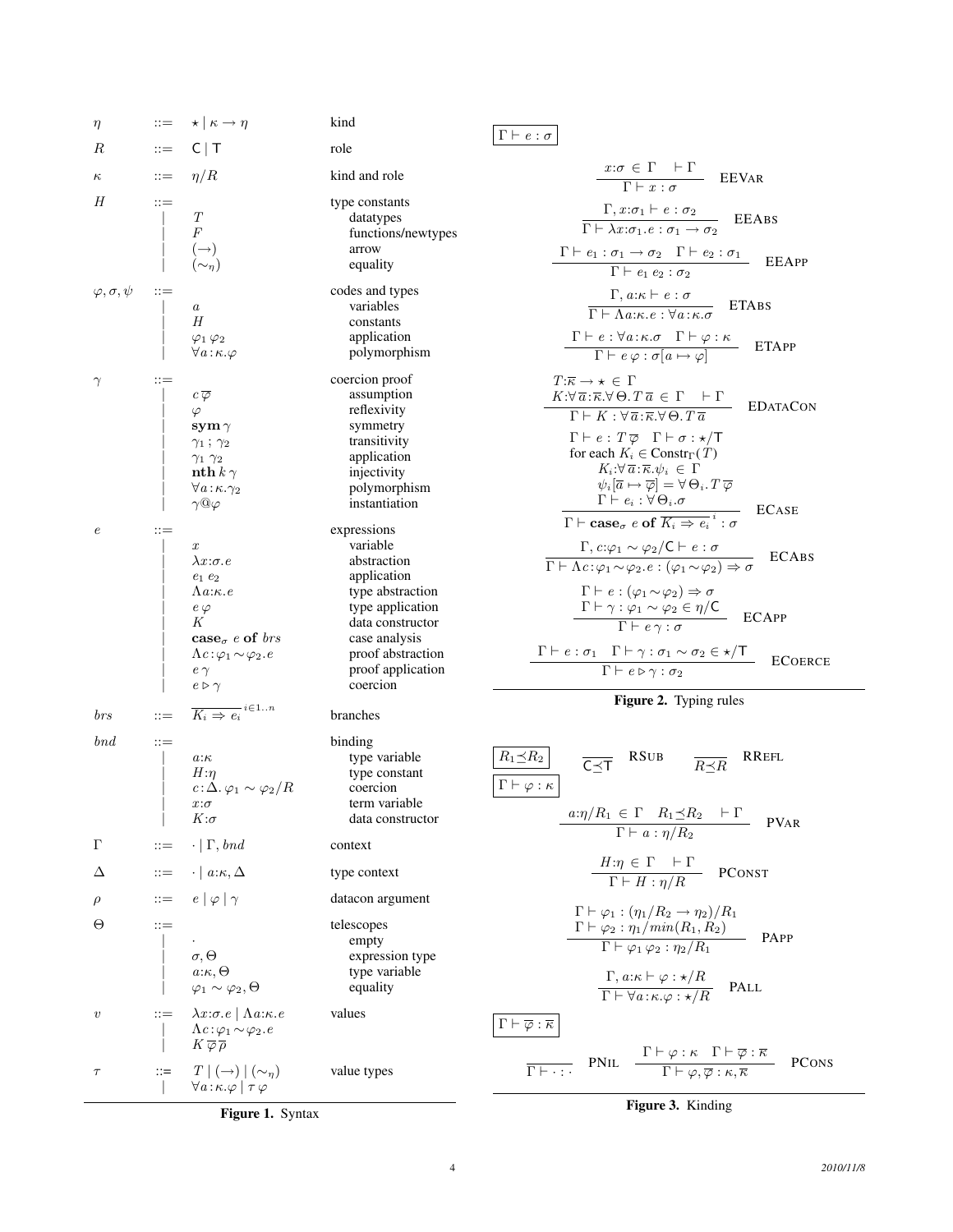#### 3.2  $FC_2$  types and kinds

Types in FC<sub>2</sub> are classified by pairs  $\kappa$  of the form  $\eta/R$ , where the *kind*  $\eta$  ensures (as usual) that types are well-formed structurally, and the *role* R that determines the precision at which they can be analyzed. Codes (which distinguish Age and Int) have role C, whereas types (which identify them) have role T. This syntax is summarized at the top of Figure 1, while the kinding rules are in Figure 3.

The distinction between codes and types allows us to give informative kinds to type constructors:

- The Maybe type (Section 2.1) has kind  $\star/T \rightarrow \star$ , indicating that Maybe treats its argument *parametrically*.
- The types K, F, and TF (Section 2.2) all use *type indexing* and therefore have kind  $\star$ /C  $\to \star$ .

These kinds in turn support the key insight of this paper: *it is only safe to lift coercions through functions with parametric kinds*. So Maybe Age  $\sim$  Maybe Int holds but TF Age  $\sim$  TF Int.

The rules for constructing coercions are given in Section 3.3, but first we must deal with the kinding rules for types. The critical rule is PAPP in Figure 3, which deals with type application. It is quite conventional except for the treatment of roles. Consider these type declarations:

**data** TF1 a = MkTF1 (F (Maybe a) **data** TF2 a = MkTF2 (Maybe (F a)) **data** TF3 a = MkTF3 (Maybe (Maybe a))

In the first two cases, type variable a is used non-parametrically (intuitively, under a type function), so TF1 :  $\star/C \rightarrow \star$ , and similarly for TF2. In contrast, TF3 treats a parametrically, so TF1 :  $\star/T \rightarrow \star$ . The unusual "*min*" in rule PAPP achieves these kindings by combining the role of the context and the argument role of the function to get the role of the argument.

In fact,  $min$  is just the least upper bound induced by an inclusion relation  $C \prec T$  on roles (see the top of Figure 3). This inclusion makes explicit the fact that code equality implies type equality but not vice-versa. For example, consider

```
data TF4 a = MkTF4 (F a) a
```
Here a is used both non-parametrically (as an argument of  $F$ ) and parametrically (as a plain argument of MkTF4). So a has role  $\star$ /C, which makes sense; just because a type *can* be analyzed does not mean that it *must* be.

Despite these non-standard kinds, the types of  $FC<sub>2</sub>$  are mostly standard. Codes  $\varphi$  and types  $\sigma$  are drawn from the same syntax (see Figure 1), although we use two different metavariables as a reminder of the intended role. The type language includes type variables a, type constants H, applications  $\varphi_1$   $\varphi_2$ , and polymorphic types  $\forall a:\kappa.\sigma.$ 

Type constants,  $H$ , include datatypes  $T$ , and type functions F. For the most part, datatypes and type functions are treated uniformly, but there are two important distinctions:

- Datatypes must be injective, while type functions need not be. Injectivity is important because equalities between applications of injective functions imply equalities between their arguments; see rule CNTHT in Section 3.3.
- Datatypes are inhabited by values, but type functions are not there are no values  $v$  with types that are headed by  $F$ . (There are *coerced values* with such types, but no raw values.) This distinction is key to the definition of consistency in Section 4.1.

Newtypes are not inhabited by raw values, so we treat them like type functions, ranged over by  $F$ . Unlike type functions, however, newtypes *are* injective at role C—after all, the essence of generativity is that newtypes create a fresh constant—but for now we will not take advantage of that fact, leaving it for discussion in Section 6.1.

The set of type constants also includes the familiar arrow type constructor (→), and a kind-indexed family of constructors ( $\sim_n$ ), which construct functions that abstract over coercions. The kinds of these constants are:

$$
\begin{array}{rcl} (\to) & : & \star/T \to \star/T \to \star \\ (\sim_{\eta}) & : & \eta/C \to \eta/C \to \star/T \to \star \end{array}
$$

(We discuss in Sections 3.3 and 3.6 why the kind of  $(\sim_{\eta})$  must require role C for its first two arguments.) Type constants are generally applied prefix, but for these two constants we define infix syntactic sugar:

$$
\begin{array}{rcl}\n\sigma \to \sigma' & \equiv & (\to) \sigma \sigma' \\
(\varphi_1 \sim \varphi_2) \Rightarrow \sigma & \equiv & (\sim_{\eta}) \varphi_1 \varphi_2 \sigma\n\end{array}
$$

In the latter case, because the syntactic sugar lacks the  $\eta$  annotation, we only use this notation in contexts where the kind of  $\varphi_1$  and  $\varphi_2$ is irrelevant. Rule ECABS follows this convention—it shows that this family of type constructors is used to give a type to terms of the form  $\Lambda c : \varphi_1 \sim \varphi_2.e$ , which abstracts over an equality proof in the body e. Note that this rule applies only to code equalities; abstraction over type equalities is not needed for compilation of Haskell and permitting it, while straightforward, would require extra syntactic complexity.

Figure 3 defines the kinding rules for  $FC<sub>2</sub>$  using judgments of the form  $\Gamma \vdash \varphi : \kappa$ . Here, the context  $\Gamma$  maps type variables to their kind/role pairs and type constants and type functions to their kinds. This judgment relies on a judgment  $\vdash \Gamma$  (shown in the appendix) that checks that contexts are well formed. These checks ensure that constants (→) and ( $\sim$ <sub>n</sub>) have the right kinds, that data constructors and term variables have well-formed types and that coercion axioms introduce equalities between well-formed codes and types.

Rule PCONST allows a type constant to play either role. Although a type constant may be given role C, its *kind* may well involve arguments with role T; for example, see the signature for  $(\rightarrow)$  above. It follows that closed types can play both roles, independently of whether they contain newtypes or type functions. For example (Int, Age) :  $\star$ /C and (Int, Age) :  $\star$ /T both hold.

Together these kinding rules implement a subsumption relation that includes codes into the language of types:

LEMMA 1. *If*  $\Gamma \vdash \varphi : \eta / C$  *then*  $\Gamma \vdash \varphi : \eta / T$ .

On the other hand, types have only one kind regardless of their role:

LEMMA 2. If 
$$
\Gamma \vdash \varphi : \eta_1 / R_1
$$
 and  $\Gamma \vdash \varphi : \eta_2 / R_2$  then  $\eta_1 = \eta_2$ .

Note that the kinding judgment, like term typing, is syntaxdirected (see the remarks in Section 3.1). In particular, the role component R of the  $\kappa$  in this judgment is treated as *input* to the algorithm, and the  $\eta$  is an *output*—the context in which  $\varphi$  is used determines what the role should be. The only interesting case from this perspective is PAPP, in which  $\varphi_1$  must be checked first to obtain  $\overline{R_2}$  so that the minimum of  $\overline{R_1}$  and  $\overline{R_2}$  can be passed as an input when checking  $\varphi_2$ .

#### 3.3 Coercions and equality

In FC<sub>2</sub> a *coercion* is a proof term that witnesses the equality of two types. Coercions are used to change the type of a term, thus (Figure 2):

$$
\frac{\Gamma \vdash e : \sigma_1 \quad \Gamma \vdash \gamma : \sigma_1 \sim \sigma_2 \in \star/T}{\Gamma \vdash e \triangleright \gamma : \sigma_2} \quad \text{ECoerce}
$$

Here,  $\gamma$  is a *coercion* witnessing the equality  $\sigma_1 \sim \sigma_2$  in role T; given that e has type  $\sigma_1$ , we can use  $\gamma$  to let us treat the term as hav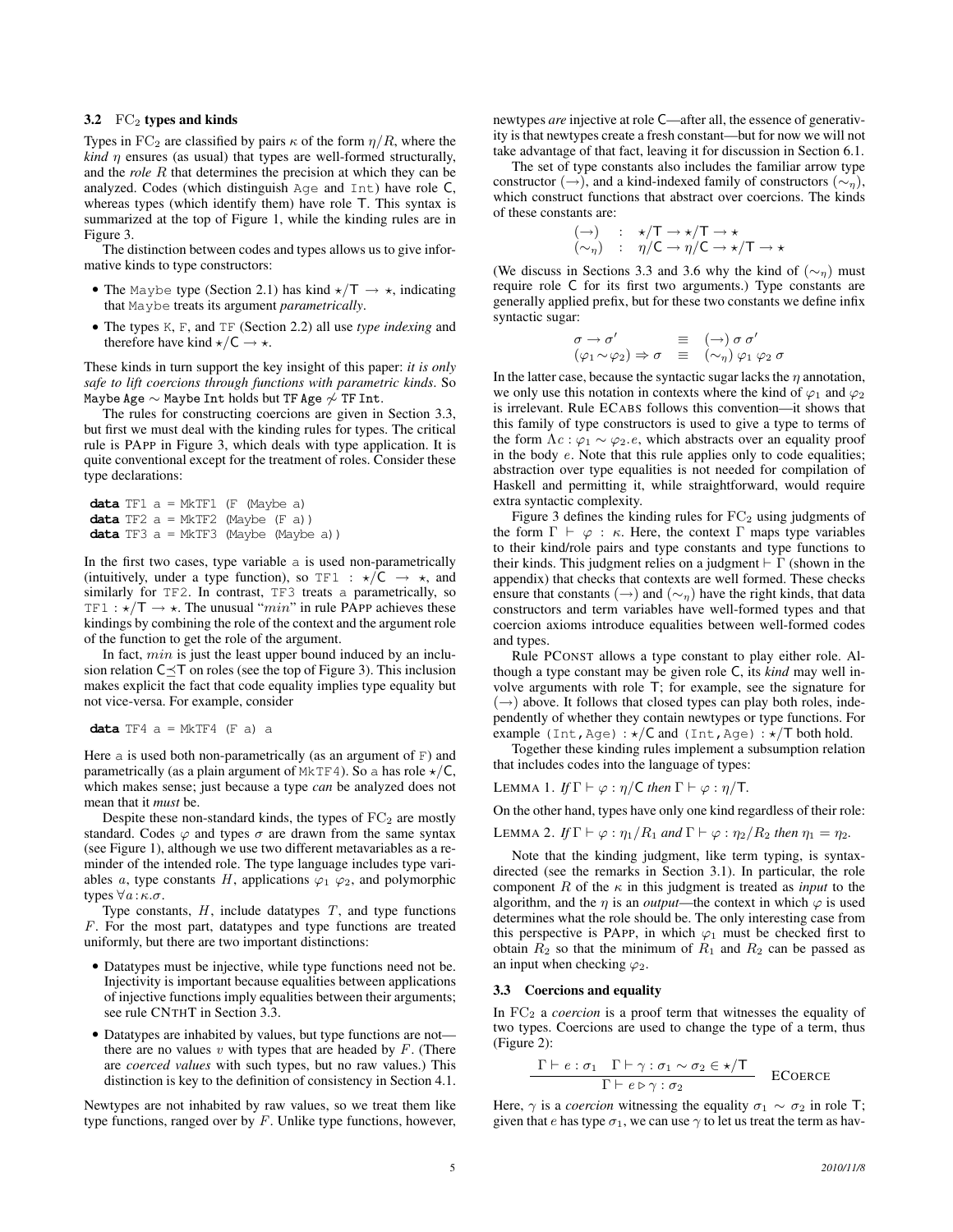$Γ ⊢ γ : φ<sub>1</sub> ∼ φ<sub>2</sub> ∈ κ$ 

$$
(c:\overline{a}:\overline{\kappa},\varphi_1 \sim \varphi_2/R_1) \in \Gamma
$$
\n
$$
\Gamma \vdash \varphi_1 : \eta/R_1 \Gamma \vdash \overline{\psi} : \overline{\kappa} \quad R_1 \leq R_2
$$
\n
$$
\Gamma \vdash c \overline{\psi} : \varphi_1[\overline{a} \rightarrow \overline{\psi}] \sim \varphi_2[\overline{a} \rightarrow \overline{\psi}] \in \eta/R_2
$$
\n
$$
\Gamma \vdash \varphi : \kappa
$$
\n
$$
\Gamma \vdash \varphi : \varphi \sim \varphi \in \kappa
$$
\n
$$
\Gamma \vdash \gamma : \varphi_1 \sim \varphi_2 \in \kappa
$$
\n
$$
\Gamma \vdash \gamma_1 : \varphi_1 \sim \varphi_2 \in \kappa
$$
\n
$$
\Gamma \vdash \gamma_2 : \varphi_2 \sim \varphi_3 \in \kappa
$$
\n
$$
\Gamma \vdash \gamma_1 : \varphi_1 \sim \varphi_2 \in \kappa
$$
\n
$$
\Gamma \vdash \gamma_1 : \varphi_1 \sim \varphi_2 \in \kappa
$$
\n
$$
\Gamma \vdash \gamma_1 : \varphi_1 \sim \varphi_2 \in (\eta_1/R_2 \rightarrow \eta_2)/R_1
$$
\n
$$
\Gamma \vdash \gamma_2 : \psi_1 \sim \psi_2 \in (\eta_1/R_2 \rightarrow \eta_2)/R_1
$$
\n
$$
\Gamma \vdash \gamma_1 : \varphi_1 \sim \varphi_2 \in \eta_1/\min(R_1, R_2)
$$
\n
$$
\Gamma \vdash \gamma_1 : \varphi_1 \sim \psi_2 \in \eta_1/\min(R_1, R_2)
$$
\n
$$
\Gamma \vdash \gamma_1 : \overline{\varphi} \sim T \overline{\psi} \in \eta/\Gamma
$$
\n
$$
T: \overline{\kappa} \rightarrow \kappa \in \Gamma
$$
\n
$$
\eta'/R_1 = nth \ k \overline{\kappa} \quad R_1 \preceq R_2
$$
\n
$$
\Gamma \vdash n \mathbf{th} \ k \gamma : n \mathbf{th} \ k \overline{\psi} \in \eta'/R_2
$$
\n
$$
\Gamma \vdash \forall a: \kappa. \varphi
$$

Figure 4. Coercions

ing type  $\sigma_2$ . At compile time, these explicit coercions ensure that typechecking  $FC<sub>2</sub>$  programs is completely syntax directed. Such coercions have no run-time effect: they will be erased by the compiler before the program is run. Nevertheless,  $FC_2$ 's operational semantics includes coercions, thereby allowing us to establish type safety using standard techniques (Section 3.6).

The translation of a source program into  $FC<sub>2</sub>$  may extend the type environment Γ with new equality axioms. For example, the Age **newtype** definition generates the axiom (where mkAge is a coercion constant c):

$$
mkAge: Age \sim Int/T
$$

Note that ECOERCE requires  $\sigma_1$  and  $\sigma_2$  to be equal when considered in role T, which is consistent with the idea that type equality determines when it is safe to coerce. On the other hand, source programs can also introduce code equalities. For example the type function  $F$  (Section 2.2) generates the two axioms:

$$
axF1: F Int \sim \text{Bool}/C
$$
  

$$
axF2: F Age \sim \text{Char}/C
$$

However, all code axioms can be used to prove type equalities, as code equality is a refinement of type equality.

More generally we permit axiom *schemes*. For example, the source language declaration

$$
type instance F(Maybe a) = (a, a)
$$

would create the axiom scheme

 $axF3:(a:*/C).$  F(Maybe a) ~ (a, a)/C

In general, as shown in Figure 1, the context Γ includes bindings of the form  $c : \Delta$ .  $\varphi_1 \sim \varphi_2 / R$  for coercion axioms. The metavariable ∆ stands for a type variable context: a list of quantified type variable bindings of the form  $a:\kappa$ . The same binding form is used both for axioms introduced at top level, and (with empty  $\Delta$ ) for local assumptions introduced in ECABS (Figure 2).

Of course it is important to know that the top-level axioms are *consistent*—it would be unsound to assert that Bool ∼ Char/T, for example. Section 4 gives a sufficient set of conditions for ensuring that source programs generate consistent axioms.

Next, we need a way to compose coercions together to construct other coercions. Our goal is to have rules that allow the creation of composite coercions such as:

```
List mkAge : List Age ∼ List Int/T
List axF2 : List(F Int) ∼ List Bool/T
```
On the other hand, the coercion formation rules should disallow the formation of a coercion of the form  $\gamma_3$ : F Age ∼ F Int/T, which creates the unsoundness described in Section 2.2.

Figure 1 gives the syntax of coercion terms,  $\gamma$ , and Figure 4 gives their typing rules. Coercions are typechecked using the judgment:  $\Gamma \vdash \gamma : \varphi_1 \sim \varphi_2 \in \eta/R$ , which asserts that the type of a coercion  $\gamma$  is an equality proposition  $\varphi_1 \sim \varphi_2 \in \eta/R$ . This proposition in turn implies that  $\varphi_1$  and  $\varphi_2$  both have kind  $\eta$  and are equal in role R. It is technically convenient to include  $\eta$  in the syntax of the judgement to enforce that both types have the same kind. However, this component is not always relevant, so we sometimes omit the  $\in$   $\eta$  part, as we have done in the examples above.

Rule CASSM instantiates an axiom scheme with types  $\overline{\psi}$ , using an auxiliary judgment  $\Gamma \vdash \overline{\psi} : \overline{\kappa}$  defined at the bottom of Figure 3 to ensure that each variable is instantiated with a type of the matching kind and role. The notation  $\bar{a}$  :  $\bar{\kappa}$  zips together a list of type variables and a list of kinds to create a type variable context ∆. These two lists must have the same length for the notation to be well-defined. The notation  $\varphi[\overline{a} \mapsto \overline{\psi}]$  applies a multi-substitution of the types  $\overline{\psi}$  for each of the corresponding variables in the list  $\overline{a}$ .

Rule CREFL shows that any type  $\varphi$  can be lifted to a reflexive coercion  $\varphi$ , while CSYM and CTRANS add symmetry and transitivity, ensuring that equality is an equivalence relation. The rules CAPP and CALL extend equality compatibly over applications and polymorphic types; their structure is analogous to the corresponding kinding rules in Figure 3. Rule CAPP is particularly important, because it implements the key coercion lifting idea we discussed in Section 2.1, using kinds to prevent the formation of the bogus coercion

#### FmkAge : F Age ∼ F Int/T

To see why, recall that F has kind  $\star$ /C  $\to \star$ , but the mkAge axiom holds only at role T—type equalities cannot be lifted through code functions. Another example of a coercion that is correctly rejected by the application rule (because of the kind of  $(\sim_{\eta})$ ) is

$$
(\sim_\star)\text{mkAge Int }\sigma
$$

This coercion proves (Age  $\sim$  Int)  $\Rightarrow$   $\sigma \sim$  (Int  $\sim$  Int)  $\Rightarrow$   $\sigma$ , an equality that could be used to introduce a bogus assumption that Age ~ Int/C and satisfy it with reflexivity for Int.

As well as composing coercions to witness the equality of bigger types, it is also essential to do the reverse: to decompose equalities over complex types to give equalities of simpler types.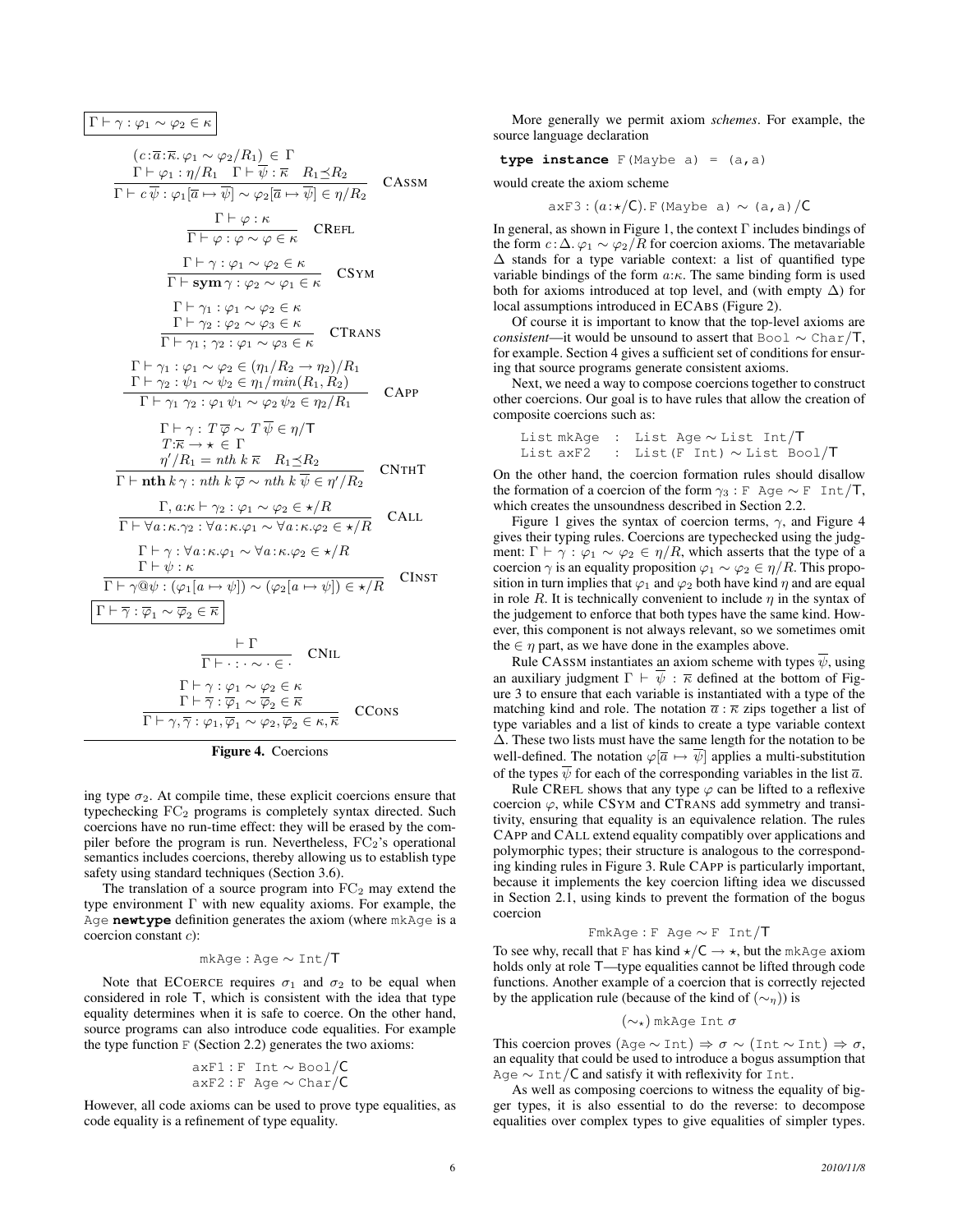Decomposition is required by  $FC_2$ 's operational semantics (Section 3.6), and it also makes the language usefully more expressive. Rule CINST allows equalities between polymorphic types to be instantiated. The other, more important decomposition rule is CNTHT, which decomposes the application of a datatype constant to arguments. For example, given a coercion  $\gamma$  : List Int ~ List a/T we can use nth 0  $\gamma$  to conclude that Int  $\sim$  a/T. The soundness of this rule depends on the fact that datatypes are *injective*. In general, type functions are not, and hence CNTHT is restricted to datatypes T.

In rule CNTHT, the notation  $T \overline{\varphi}$  abbreviates the multi-application  $((T \varphi_1) \dots \varphi_n)$  for  $\varphi_1 \dots \varphi_n$  in  $\overline{\varphi}$ . In the conclusion of the rule, the notation *nth*  $k \overline{\psi}$ , accesses the *k*th element of the sequence of types, and *nth*  $k \overline{\kappa}$ , accesses the kind of the  $k^{th}$  variable binding. Both of these notations are undefined if  $k$  is not less than the length of the sequence. The sequence of types  $\overline{\kappa}$  is determined by the kind of the datatype, using the following notation.

DEFINITION 3. *We define*  $\overline{\kappa} \to \eta$  *by induction on*  $\overline{\kappa}$  *as follows:* 

$$
\begin{array}{rcl}\n\cdot \to \eta & = & \eta \\
\kappa, \overline{\kappa} \to \eta & = & \kappa \to (\overline{\kappa} \to \eta)\n\end{array}
$$

The coercion judgment satisfies a number of sanity checking properties. First, coercions are between well-formed types.

LEMMA 4 (Coercion regularity). *If*  $\Gamma \vdash \gamma : \varphi_1 \sim \varphi_2 \in \kappa$  *then*  $\Gamma \vdash \varphi_1 : \kappa \text{ and } \Gamma \vdash \varphi_2 : \kappa.$ 

Next, each coercion proof is for one pair of codes/types.

LEMMA 5 (Unique types). *If*  $\Gamma \vdash \gamma : \varphi_1 \sim \varphi_2 \in \eta/R$  *and*  $\Gamma \vdash \gamma : \varphi_1' \sim \varphi_2' \in \eta'/R$  then  $\varphi_1 = \varphi_1'$  and  $\varphi_2 = \varphi_2'$  and  $\eta = \eta'.$ 

Finally, equality for Cs is a refinement of that for Ts; that is, code equality implies type equality, but not vice versa.

LEMMA 6. *If*  $\Gamma \vdash \gamma : \varphi_1 \sim \varphi_2 \in \eta / C$  *then*  $\Gamma \vdash \gamma : \varphi_1 \sim \varphi_2 \in$  $\eta/T$ .

#### 3.4 Coercion lifting

 $$ 

The application rule CAPP described in the previous section allows us to lift equalities through arbitrary type constructors; that is, for all datatypes T of kind  $\star/T \to \star$ , we have a coercion that shows T Age  $\sim T$  Int  $\in \star/\mathsf{T}$ .

In fact, this notion of coercion lifting is not restricted to datatypes (like List), but is available for more general contexts. More precisely, given an arbitrary type  $\sigma$  with free variable a of kind  $\star$ /T, we can also create a coercion  $\sigma[a \mapsto \text{Age}] \sim \sigma[a \mapsto \sigma(a)]$ Int]  $\in \star/T$ .

We create such coercions with the *lifting operation*. This operation replaces type variables by coercions in types to produce a new coercion, relying on the fact that the syntax of types is a subset of the syntax of coercions:

DEFINITION 7 (Lifting Operation). *Define the lifting operation, written*  $\varphi[a \mapsto \gamma]$ *, by induction on*  $\varphi$ *.* 

$$
\begin{array}{rcl}\na[a \mapsto \gamma] & = & \gamma \\
b[a \mapsto \gamma] & = & b \\
H[a \mapsto \gamma] & = & H \\
(\varphi \psi)[a \mapsto \gamma] & = & (\varphi[a \mapsto \gamma]) (\psi[a \mapsto \gamma]) \\
(\forall b: \kappa. \sigma)[a \mapsto \gamma] & = & \forall b: \kappa. (\sigma[a \mapsto \gamma])\n\end{array}\n\quad \text{when } a \neq b
$$

The lifting operation produces a valid result as long as the role of the lifted coercion matches the role of the type variable in the type.

LEMMA 8 (Lifting). *If*  $\Gamma$ ,  $a:\eta/R \vdash \sigma : \kappa$  *and*  $\Gamma \vdash \gamma : \varphi \sim \varphi' \in$  $\eta/R$ , then  $\Gamma \vdash \sigma[a \mapsto \gamma] : \sigma[a \mapsto \varphi] \sim \sigma[a \mapsto \varphi'] \in \kappa$ .

In other words, if a were used in some indexed context in  $\sigma$ , that is, if its role were C, then we would not be able to lift the coercion Age  $\sim$  Int  $\in \star/T$  in  $\sigma$ . We generalize lifting to replace multiple type variables simultaneously in the obvious way, with notation  $\sigma[\overline{a} \mapsto \overline{\gamma}]$ .

#### 3.5 Pattern matching and datatypes

 $FC<sub>2</sub>$  includes a formalization of recursive datatypes. These datatypes include all GHC extensions to standard datatypes: empty datatypes, nested datatypes, existential types, first-class polymorphism and GADTS. Both datatypes  $T$  and data constructors  $K$  must be declared in a context  $\Gamma$  before they can be used. For example, using the syntax for  $\Gamma$  in Figure 1, the declarations for the data constructors of List are:

> List :  $\star/T \rightarrow \star$ Nil :  $(a: \star /T)$ . List a Cons :  $(a: \star /T) \ldotp a \rightarrow \text{List } a \rightarrow \text{List } a$

What about GADTs? Here's an example in Haskell:

**data** Rep a **where** Rint :: Rep Int Rlist :: Rep a  $\rightarrow$  Rep (List a)

Although a Haskell programmer writes the data constructors of a GADT with non-parametric result types, in the internal type system it is simpler in the formalization for the result type of a data constructor to take the form  $(T a_1 \ldots a_n)$ , where the  $\overline{a}$  are the type parameters, using equality constraints to express the indexing, thus:

Rep  $:*/\mathsf{C} \rightarrow \star$ Rint : $(a: \star /C).(a \sim Int) \Rightarrow$  Rep a Rlist:  $(a: \star /C) \cdot \forall (b: \star /C) \cdot (a \sim \text{List } b) \Rightarrow \text{Rep } b \rightarrow \text{Rep } a$ 

Notice here that Rep's kind expresses that its argument is an *index* (role C) rather than a *parameter* (role T). In fact, the C role for variable  $\alpha$  falls out naturally because  $\alpha$  appears as argument to the  $(\sim_{\star})$  constructor (in the type of Rint and Rlist), which in turn requires it to have role C.

More generally, we use the notation of *telescopes* [de Bruijn 1991] to conveniently express the types of data constructors. Figure 1 defines a telescope  $\Theta$  like this:

$$
\Theta ::= \cdot | a:\kappa, \Theta | \varphi_1 \sim \varphi_2, \Theta | \sigma, \Theta
$$

A telescope is like a mini-context: a list of type variable bindings, equality propositions (between codes only) and types that classify each argument of the data constructor. (Note that a type variable context  $\Delta$  is also a telescope.) We define the syntactic sugar  $\forall \Theta$ . $\sigma$ as follows:

DEFINITION 9 (Telescope syntactic sugar).

 $\forall \cdot .\sigma$  =  $\sigma$  $\forall (a:\kappa,\Theta).\sigma$  =  $\forall a:\kappa.(\forall\,\Theta.\sigma)$  $\forall (\varphi_1 \sim \varphi_2, \Theta) . \sigma = (\varphi_1 \sim \varphi_2) \Rightarrow (\forall \Theta . \sigma)$  $\forall (\sigma', \Theta) . \sigma \quad = \quad \sigma' \rightarrow (\forall \Theta . \sigma)$ 

At each use of a data constructor (rule EDATACON), we check that the declaration of a data constructor is of the form

 $K:\forall \overline{a}:\overline{\kappa}.\forall\,\Theta\ldotp T\overline{a})$ 

where  $\overline{a}$ :  $\overline{\kappa}$  lists the type parameters of the datatype,  $\Theta$  describes the types of the arguments to the data constructor, and  $T\bar{a}$  is syntactic sugar for the application of  $T$  to those parameters (i.e.  $((T a_1) \dots a_n)$ ). For example, the List type has a single parameter  $a: \star /T$ , the constructor Cons has telescope  $(a, \text{List } a, \cdot),$ and constructs type  $List a$ . Likewise, the Rep type has the parameter  $a: \star /C$ , the telescope for Rlist is  $(b: \star /C, a \sim$ List  $b$ , (Rep  $b$ ),  $\cdot$ ), and the result type is Rep  $a$ .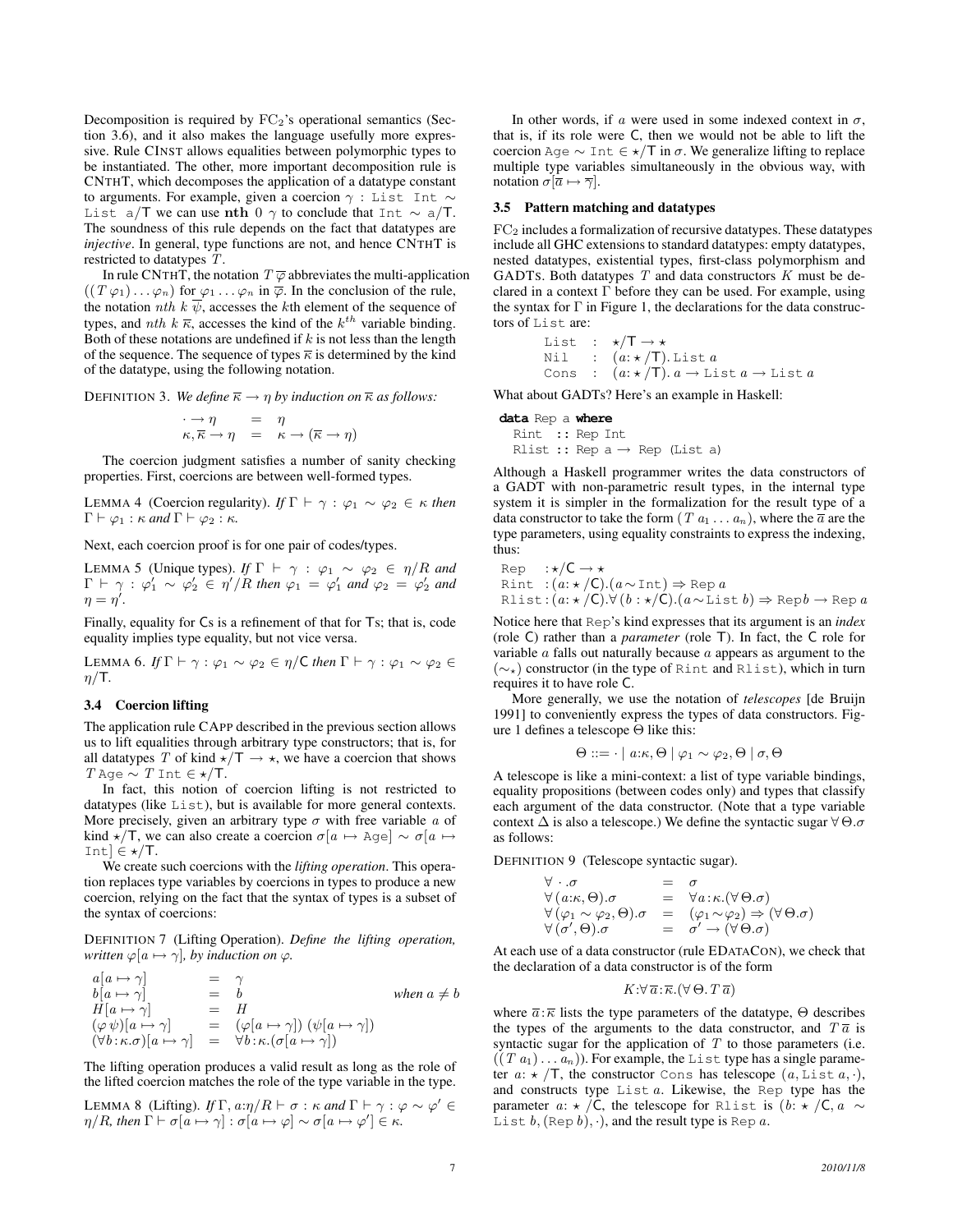$$
\frac{\gamma_0 = \textbf{sym}(\textbf{nth 0 }\gamma) \quad \gamma_1 = \textbf{nth 1 }\gamma}{((\lambda x:\sigma_1.e_1) \triangleright \gamma) e_2 \leadsto (\lambda x:\sigma_1.(e_1 \triangleright \gamma_1))(e_2 \triangleright \gamma_0)}
$$
SSPUSH  

$$
\frac{\Sigma \vdash \gamma : \forall a: \kappa.\sigma_1 \sim \forall a: \kappa.\sigma_2 \in \star/\mathsf{T}}{((\Lambda a:\kappa.e) \triangleright \gamma) \varphi \leadsto (\Lambda a:\kappa.(e \triangleright \gamma @a)) \varphi}
$$
SSTPUSH  

$$
\frac{\Sigma \vdash \gamma : (\sim_{\eta}) \varphi_1 \varphi_2 \sigma \sim (\sim_{\eta}) \varphi_1' \varphi_2' \sigma' \in \star/\mathsf{T}}{\gamma_0 = \textbf{nth 0 }\gamma \quad \gamma_1 = \textbf{sym}(\textbf{nth 1 }\gamma) \quad \gamma_2 = \textbf{nth 2 }\gamma}
$$
SSCPUSH  

$$
((\Lambda c:\varphi_1 \sim \varphi_2.e) \triangleright \gamma) \gamma' \leadsto
$$

$$
(\Lambda c:\varphi_1 \sim \varphi_2.(e \triangleright \gamma_2)) (\gamma_0; \gamma'; \gamma_1)
$$

$$
\frac{\Sigma \vdash \gamma : T \overline{\varphi} \sim T \overline{\varphi}' \in \star/\mathsf{T}}{K:\forall \overline{a}:\kappa.\sigma \in \Sigma}
$$
SSKPUSH  
case' <sub>$\sigma$</sub>  (K \overline{\varphi}) \triangleright \gamma \textbf{of } brs \leadsto SSKPUSH  
case' <sub>$\sigma$</sub>  (K \overline{\varphi}') \overline{\varphi} \sigma(\overline{a} \mapsto nth \gamma]) \textbf{of } brs

Figure 5. Operational Semantics (Push rules)

Telescope notation is also used for case expressions in rule ECASE (Figure 2). The type of the scrutinee of the case must be headed by a datatype constant  $T$ . Furthermore, for each data constructor that could create a  $T$ , there must be a corresponding branch. The (elided) function  $Constr_{\Gamma}(T)$  looks up the constructors of  $T$  from the context. After substituting for the parameters, the branch for data constructor  $K_i$  must abstract the same arguments as  $K_i$  and return the same result type as the entire case. To make sure that typechecking is syntax directed even when there are no branches (for empty datatypes), the case expression is annotated with its result type  $\sigma$ , and we must check that this type is well-formed in the current context.

#### 3.6 Operational semantics: pushing coercions

The operational semantics of  $FC<sub>2</sub>$  is based on a small-step callby-name operational semantics for a polymorphic lambda calculus. Although this language includes explicit type abstraction and application (as well as explicit coercion proof abstraction and application), types and coercions are not relevant at run time. All such abstractions and applications, as well as uses of coercions  $e \triangleright \gamma$  may be erased prior to execution and so impose no run-time costs.

As alluded to above, this operational semantics preserves coercion proofs, which allows us to establish type safety using standard syntactic proofs of progress and preservation (described in the next section). The most important rules of the operational semantics are those that "push" coercions when they appear in active positions so that they do not interfere with reduction. Figure 5 shows the relevant pushing rules. (The complete rules of the operational semantics are listed in the appendix.) In some of the push rules, the coercion must be checked to constrain the types that it proves equal. This checking happens in a global context  $\Sigma$  that contains only the definitions of data constructors, data types, and coercion axioms. Note that these checks are not actually necessary at runtime, in a consistent context these checks will always succeed.

The first three rules show how in an application of a coerced abstraction, the term steps to a new application, where the coercion has been decomposed into a coercion for the body of the abstraction, and a coercion of the argument. For example, consider SSPUSH. Here, the  $\gamma$  is a coercion between some function types  $\sigma_1 \rightarrow \sigma_1'$  and  $\sigma_2 \rightarrow \sigma_2'$ . The rule uses nth and sym to decompose  $\gamma$  into two coercions, one from  $\sigma_2 \sim \sigma_1$  (the order is reversed to account for contra-variance) and one from  $\sigma_1 \sim \sigma_2'$ . These new coercions can be pushed to the body of the lambda and the function argument, exposing the reduction. Rules SSTPUSH and SSCPUSH work analogously.

 $\Gamma \vdash \overline{\rho} : \Theta$ 

$$
\frac{\Gamma \vdash \Gamma}{\Gamma \vdash \cdot : \cdot} \quad \text{TNL}
$$
\n
$$
\frac{\Gamma \vdash e : \sigma \quad \Gamma \vdash \overline{\rho} : \Theta}{\Gamma \vdash e, \overline{\rho} : (\sigma, \Theta)} \quad \text{TConsE}
$$
\n
$$
\frac{\Gamma \vdash \varphi : \kappa \quad \Gamma \vdash \overline{\rho} : \Theta[a \mapsto \varphi]}{\Gamma \vdash \varphi, \overline{\rho} : (a : \kappa, \Theta)} \quad \text{TConsT}
$$
\n
$$
\frac{\Gamma \vdash \gamma : \varphi_1 \sim \varphi_2 \in \eta / \mathsf{C} \quad \Gamma \vdash \overline{\rho} : \Theta}{\Gamma \vdash \gamma, \overline{\rho} : (\varphi_1 \sim \varphi_2, \Theta)} \quad \text{TConsC}
$$



Note that SSCPUSH justifies the kind of  $(\sim_n)$ , which requires that the first two arguments be codes. If we had assigned ( $\sim_{\eta}$ ) the parametric kind  $\eta/T \to \eta/T \to \star/T \to \star$ , then the coercions  $\gamma_0$  and  $\gamma_1$  in the rule would both be type coercions. However, type coercions cannot be composed with  $\gamma'$  to form a code coercion, which is the role required for the right hand side of the rule to typecheck.

The last rule, SSKPUSH, pushes the coercion of a data constructor in the scrutinee position of a case expression into coercions of the arguments of the data constructor. The arguments of a data constructor, notated  $\rho$ , can either be an expression, a type, or a coercion.

$$
\rho ::= e \mid \varphi \mid \gamma
$$

If the declared type of the data constructor K is  $\forall \overline{a} : \overline{\kappa} . \forall \Theta . T \overline{a}$ , and the type parameters are  $\overline{\varphi}$ , then we know that the arguments can be typed using  $\Gamma \vdash \overline{\rho} : \Theta[\overline{a} \mapsto \overline{\varphi}]$  (see Figure 6). However, pushing the coercion changes the type parameters to be  $\overline{\varphi}'$ , so the new arguments must have type  $\Theta[\vec{a} \mapsto \vec{\varphi}']$ .

These new arguments are produced by coercing the list of arguments  $\overline{\rho}$  with the coercion generated by *lifting* as described above. (The notation  $\sigma[\overline{a} \mapsto nth \gamma]$  means that variable  $a_i$  is lifted to coercion nth  $i \gamma$ .) Once this coercion has been defined by lifting, we use it to coerce the list of arguments of the data constructor with the following operation.

**DEFINITION 10.** *Define* argument coercion  $\overline{\rho} \triangleright \gamma$  *by induction on* ρ*:*

| $\cdot$ D $\gamma$                                                                       | $=$ $\cdot$ |                                                                                                               |
|------------------------------------------------------------------------------------------|-------------|---------------------------------------------------------------------------------------------------------------|
| $(e,\overline{\rho}) \triangleright \gamma_1 \rightarrow \gamma_2$                       |             | $= (e \triangleright \gamma_1), \overline{\rho} \triangleright \gamma_2$                                      |
| $(\varphi, \overline{\rho}) \triangleright \forall a : \kappa. \gamma_2$                 |             | $= \varphi, \overline{\rho} \triangleright \gamma_2$                                                          |
| $(\gamma, \overline{\rho}) \triangleright (\gamma_1 \sim \gamma_2) \Rightarrow \gamma_3$ |             | $=$ $(\operatorname{\mathbf{sym}} \gamma_1\,;\,\gamma\,;\,\gamma_2), \overline{\rho} \triangleright \gamma_3$ |

Argument coercion coerces a list of arguments as described by the following lemma.

LEMMA 11.  $If \Gamma \vdash \overline{\rho} : \Theta \text{ and } \Gamma \vdash \gamma : \forall \Theta . \sigma \sim \forall \Theta'. \sigma' \in \star/\mathsf{T}$ *then*  $\Gamma \vdash (\overline{\rho} \triangleright \gamma) : \Theta'$ 

## 4. Type safety and consistency

The  $FC<sub>2</sub>$  language supports a straightforward proof of type safety based on the usual preservation and progress theorems. Importantly, the progress theorem holds only for *consistent* contexts those that cannot equate Int and Char, for example. Below, we state the progress and preservation theorems and give a precise definition of consistency. In the next subsection, we formulate sufficient conditions for proving that a context is consistent.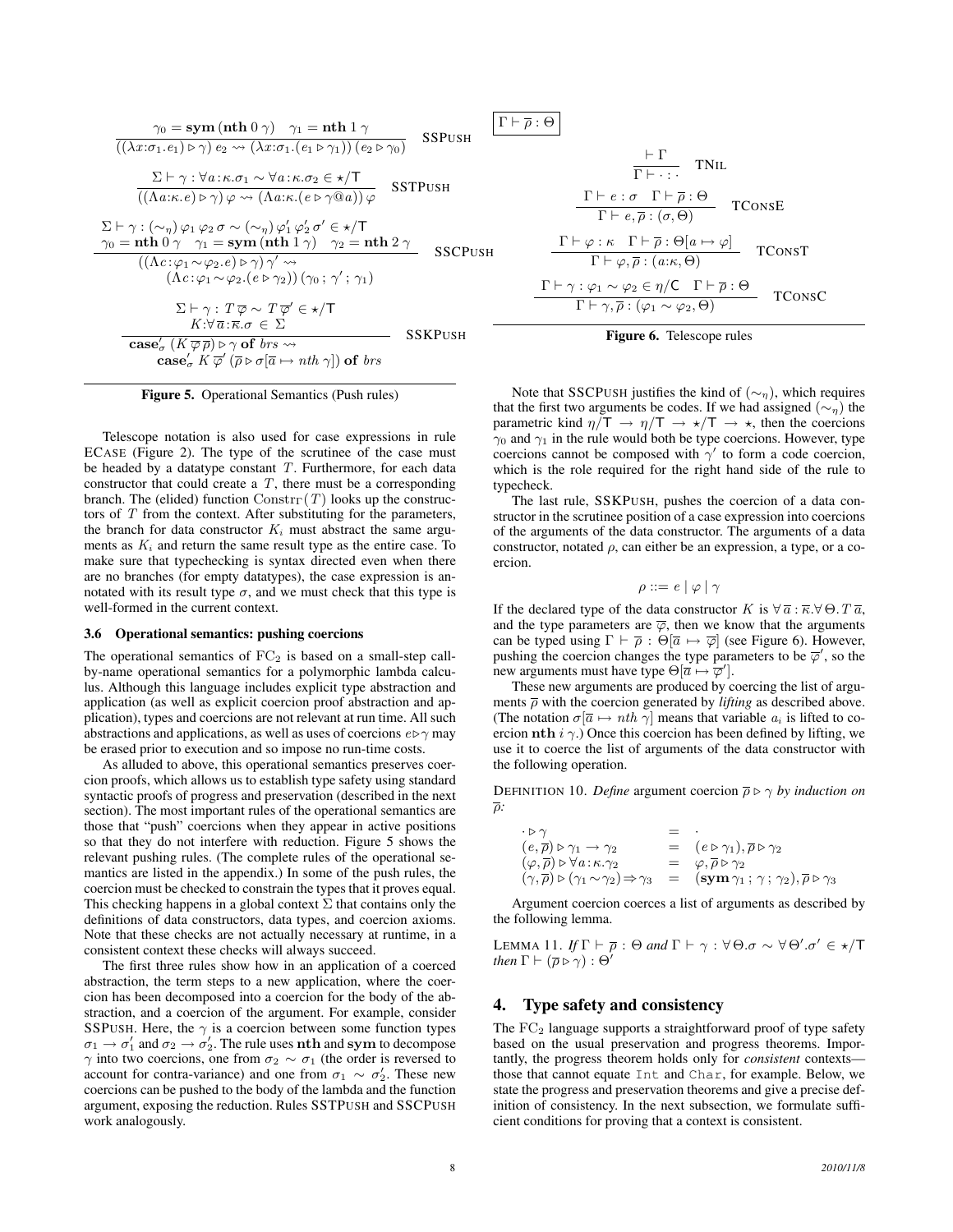#### 4.1 Preservation and progress

The preservation proof for  $FC_2$  is standard, relying on the usual regularity and substitution lemmas for the various judgement forms. For space reasons, we omit those definitions here and instead refer the reader to the appendices.

THEOREM 12 (Preservation). *If*  $\Gamma \vdash e_1 : \sigma$  *and*  $e_1 \leadsto e_2$  *then*  $Γ ⊢ e_2 : σ.$ 

The progress theorem holds only for *closed*, *consistent* contexts. A context is *closed* if it does not contain any term variable bindings. We use the metavariable  $\Sigma$  for closed contexts.

The definition of consistency and the canonical forms lemma (necessary to show the progress theorem) are both stated using the notions of uncoerced *values* and their types, *value types*. Value types include all types except those that are headed by a variable a or type function/newtype F. Formally, we define values  $v$  and value types  $\tau$ , with the following grammars:

$$
\tau ::= T | (\rightarrow) | (\sim_{\eta}) | \forall a : \kappa. \varphi | \tau \varphi
$$
  

$$
v ::= \lambda x : \sigma. e | \Lambda a : \kappa. e | \Lambda c : \varphi_1 \sim \varphi_2. e | K \overline{\varphi} \overline{\rho}
$$

The canonical forms lemma tells us that the shape of a value is determined by its type:

LEMMA 13 (Canonical Forms). *Say*  $\Sigma$   $\vdash$  *v* : *σ*. *Then σ is a value type. Furthermore,*

*1. If*  $\sigma = \sigma_1 \rightarrow \sigma_2$  *then v is*  $\lambda x : \sigma_1$ *.e or*  $K \overline{\varphi} \overline{\rho}$ *.* 2. If  $\sigma = \forall a : \kappa.\sigma'$  then v is  $\Lambda a : \kappa.e$  or  $K \overline{\varphi} \overline{\rho}$ . *3. If*  $\sigma = (\varphi_1 \sim \varphi_2) \Rightarrow \sigma'$  *then v is*  $\Lambda c : \varphi_1 \sim \varphi_2$ *.e or*  $K \overline{\varphi} \overline{\rho}$ *.* 

*4.* If  $\sigma = T \overline{\varphi}_1$  then v is  $K \overline{\varphi} \overline{\rho}$ .

In FC2, not all irreducible forms are values. Evaluation can also produce a *coerced value* of the form  $v \triangleright \gamma$ , which erases to a value when coercions are dropped. To prove the progress theorem, we must reason about what sort of coercion  $\gamma$  could be so that we can appropriately apply the "push" rules in Figure 5. In the statement of the progress theorem, because  $\gamma$  coerces the value v, we know (by ECOERCE and canonical forms) that  $\gamma : \tau \sim \sigma$ —the left type is a value type  $\tau$ . *Consistency* of the axiom set assures us that if  $\sigma$ is also a value type, it must have the same head form.

DEFINITION 14 (Consistency). *A context* Γ *is consistent if whenever*  $\Gamma \vdash \gamma : \tau_1 \sim \tau_2 \in \eta/T$  *it is the case that* 

*1. If*  $\tau_1$  *is*  $T \overline{\varphi}_1$  *then*  $\tau_2$  *is*  $T \overline{\varphi}_2$ *.* 2. If  $\tau_1$  is  $(\rightarrow)$   $\overline{\varphi}_1$  then  $\tau_2$  is  $(\rightarrow)$   $\overline{\varphi}_2$ . *3. If*  $\tau_1$  *is*  $(\sim_{\eta}) \overline{\varphi}_1$  *then*  $\tau_2$  *is*  $(\sim_{\eta}) \overline{\varphi}_2$ *. 4. If*  $\tau_1$  *is*  $\forall a:\kappa.\sigma_1$  *then*  $\tau_2$  *is*  $\forall a:\kappa.\sigma_2$ *.* 

Putting these observations together, we obtain:

THEOREM 15 (Progress). *If*  $\Sigma$  *is consistent and*  $\Sigma \vdash e_1 : \sigma$  *and*  $e_1$  *is not a value v or a coerced value*  $v \triangleright \gamma$ *, then there exists an*  $e_2$ *such that*  $e_1 \rightarrow e_2$ *.* 

#### 4.2 Determining consistency

Although the previous subsection gives a definition of when contexts are consistent, it does not provide any mechanism for determining whether a set of axioms leads to a consistent context.

This subsection defines *sufficient* conditions (written Good Γ) for establishing context consistency—these conditions are not the only way to show consistency (they are not *necessary*) but they are permissive enough to cover the axioms generated by compilation of type family declarations and newtype definitions.

$$
\Gamma \vdash \varphi \leadsto \varphi' \in \kappa
$$
\n
$$
\Gamma \vdash a : \overline{\kappa} \to \eta/R
$$
\n
$$
\frac{\Gamma \vdash \overline{\varphi} \leadsto \overline{\varphi'} \in \overline{\kappa}/R}{\Gamma \vdash a \overline{\varphi} \leadsto a \overline{\varphi'} \in \eta/R}
$$
\nRVAR\n
$$
\frac{H:\overline{\kappa} \to \eta \in \Gamma}{\Gamma \vdash \overline{\varphi} \leadsto \overline{\varphi'} \in \overline{\kappa}/R}
$$
\nRCONST\n
$$
\frac{\Gamma, a : \kappa \vdash \sigma \leadsto \sigma' \in \kappa/R}{\Gamma \vdash H \overline{\varphi} \leadsto H \overline{\varphi'} \in \eta/R}
$$
\nRCLL\n
$$
\frac{\Gamma, a : \kappa \vdash \sigma \leadsto \sigma' \in \star/R}{\Gamma \vdash \forall a : \kappa . \sigma \leadsto \forall a : \kappa . \sigma' \in \star/R}
$$
\nRALL\n
$$
H: \overline{\kappa_1} \to (\overline{\kappa_2} \to \eta) \in \Gamma
$$
\n
$$
\Gamma \vdash \overline{\varphi_1} \leadsto \overline{\varphi'_1} \in \overline{\kappa_1}/R
$$
\n
$$
\Gamma \vdash \overline{\varphi_2} \leadsto \overline{\varphi'_2} \in \overline{\kappa_2}/R
$$
\n
$$
\Gamma \vdash c \overline{\psi} : H \overline{\varphi'_1} \leadsto \sigma \in \overline{\kappa_2} \to \eta/R
$$
\nRRED\n
$$
\frac{\Gamma \vdash \varphi \leadsto \overline{\varphi'} \in \overline{\kappa}/R}{\Gamma \vdash H \overline{\varphi_1} \overline{\varphi_2} \leadsto \sigma \overline{\varphi'_2} \in \eta/R}
$$
\nRNL\n
$$
\Gamma \vdash \varphi \leadsto \varphi' \in \eta/\min(R_1, R_2)
$$
\n
$$
\frac{\Gamma \vdash \varphi \leadsto \varphi' \in \overline{\kappa}/R_1}{\Gamma \vdash \varphi, \overline{\varphi} \leadsto \varphi', \overline{\varphi'} \in \eta/R_2, \overline{\kappa}/R_1}
$$
\nRCons

Figure 7. Type rewriting

As in the previous version of FC, we show consistency by (i) defining a rewrite system for types and (ii) proving that two types are joinable (share a common reduct) if and only if there is some coercion proof between those types. The rewrite system guarantees that value types preserve their head form throughout rewriting and therefore value types with different head forms can never be equated.

## 4.2.1 Rewriting and joinability

Figure 7 gives our rewrite relation, which is a variant of parallel reduction—it looks throughout the type, trying to fire reductions. The reduction of a type headed by a constant  $H$  is implemented in rule RRED. If, after the arguments to H have been reduced to  $\overline{\varphi}'$ , there is some instantiation of an axiom such that  $H$  applied to some prefix of the  $\overline{\varphi}'$  matches the left-hand side of the coercion, then the type may reduce to the right-hand-side type (RRED). Importantly, rewriting (very much like coercibility) takes roles into account: rewriting occurs at some role  $R$ , which specifies what axioms are available. For example, at role T we can rewrite a newtype Age to its definition Int, but at role C, we cannot.

Notice that rules RCONST and RRED overlap. The term  $H \overline{\varphi}$ may reduce using a matching axiom for  $H$  (via rule RRED), but not necessarily (via RCONST). With rule RCONST, the rewrite relation is reflexive.

LEMMA 16. *If*  $\Gamma \vdash \varphi : \kappa$  *then*  $\Gamma \vdash \varphi \leadsto \varphi \in \kappa$ .

The *joinability* relation, below, is simply reduction to a common reduct after zero or more steps.

DEFINITION 17 (Joinable). *Two types are* joinable *if they share a common reduct. Define*  $\Gamma \vdash \varphi_1 \Leftrightarrow \varphi_2 \in \kappa$  *if*  $\Gamma \vdash \varphi_1 \leadsto^* \varphi \in \kappa$ *and*  $\Gamma \vdash \varphi_2 \leadsto^* \varphi \in \kappa$ .

<sup>3</sup> Note that all forms of value type must include *partial* applications of data constructors.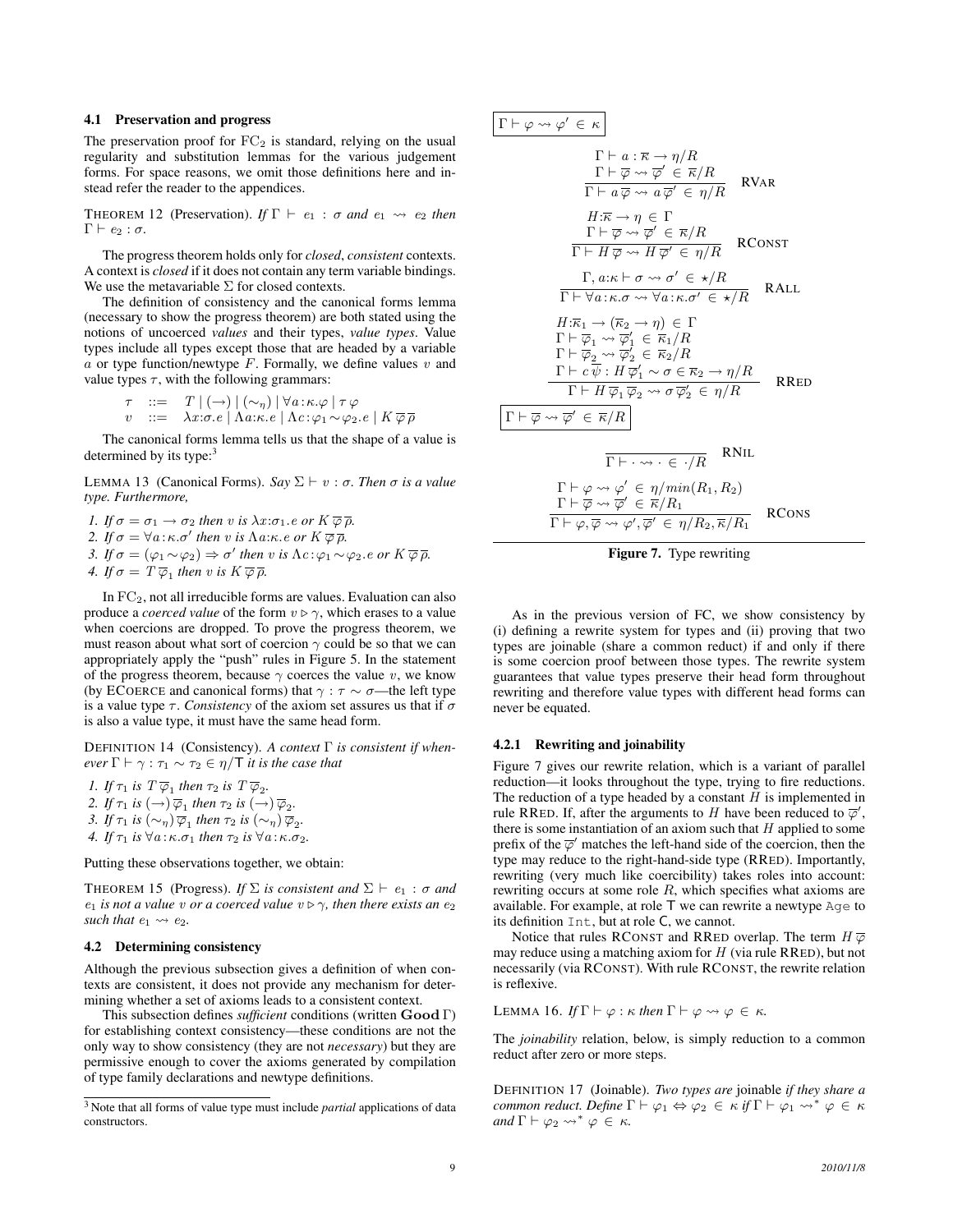Reflexivity of the rewrite relation is crucial for joinability of type applications with multiple arguments. Consider the axiom

c: F Int 
$$
\sim
$$
 (F Int, F Int)/C

and the following two types:

$$
\varphi_1 = T \text{ (F Int)} \text{ (F Int, F Int)}
$$
  

$$
\varphi_2 = T \text{ (F Int, F Int)} \text{ (F Int)}
$$

We'd certainly like  $\varphi_1$  and  $\varphi_2$  to be reducible to a common reduct (after all, there exists a coercion term between them), but the first argument of  $T$  in  $\varphi_1$  "lags behind" compared to the first argument of T in  $\varphi_2$ , whereas the second argument in  $\varphi_1$  "advances ahead" compared to the second argument in  $\varphi_2$ . Reflexivity allows us to freeze the reduction of the second argument in  $\varphi_1$  while reducing the first, and similarly for  $\varphi_2$ —which allows us to join the two types.

#### 4.2.2 Soundness and completeness of the rewrite relation

We now give sufficient conditions on contexts which ensure that the rewrite relation of Figure 7 is sound and complete with respect to coercibility. Hence, these are sufficient conditions for consistency.

DEFINITION 18 (Good contexts). *We have* Good Γ *when the following conditions hold:*

- *1.* All axioms in  $\Gamma$  are of the form  $c : \Delta$ .  $F \overline{\varphi} \sim \psi/R$ . Let  $\overline{a} = dom(\Delta)$  *and*  $\overline{\kappa}$  *be the corresponding kinds. For every well kinded*  $\overline{\psi}$  *and result types*  $\overline{\varphi}'$ *, such that*  $\Gamma \vdash (\overline{\varphi}[\overline{a} \mapsto \overline{\psi}]) \leadsto$  $\overline{\varphi}' \in \overline{\kappa}'/R$  it must be  $\overline{\varphi}' = \overline{\varphi}[\overline{a} \mapsto \overline{\psi}']$  for some  $\overline{\psi}'$  with  $\Gamma \vdash \overline{\psi} \leadsto \overline{\psi}' \in \overline{\kappa}/R.$
- *2. There is no overlap between axioms. For each*  $F \overline{\varphi}$  *there exists* at most one prefix  $\overline{\varphi}_1$  of  $\overline{\varphi}$  such that there exist  $c, \psi$  and  $\psi$  where  $\Gamma \vdash c \overline{\psi} : F \overline{\varphi}_1 \sim \psi \in \kappa$ . This c is unique for every matching  $F \overline{\varphi}_1$ .

The first condition above restricts the declared arguments of type functions to behave like patterns. It merely states that all the reductions that can possibly happen when we substitute types for ∆ do not involve reductions from  $\overline{\varphi}$  but only reductions *inside* those substituted types. This condition is a generalized (and more lenient) form of the current GHC restrictions on type family declarations, which only allow value types or variables as  $\overline{\varphi}$ . The second condition is simply a strong non-overlapping condition.

Interestingly, the first condition on the arguments to type functions restricts the kind that a type function may have. For example, recall the axioms for F from Section 2.2:

$$
axF1: F Int \sim \text{Bool}/C
$$

$$
axF2: F Age \sim Char/C
$$

For this to be a Good axiom set, the kind of F must be  $\star$ /C  $\to \star$ because the newtype Age is irreducible only in role C.

In the rest of this section, we sketch the proof that our conditions are sufficient for consistency. Soundness is a straightforward proof.

THEOREM 19 (Soundness). *If if* **Good**  $\Gamma$  *and*  $\Gamma \vdash \varphi_1 \leadsto \varphi_2 \in \Theta$  $\kappa$  *then there is some*  $\gamma$  *such that*  $\Gamma \vdash \gamma : \varphi_1 \sim \varphi_2 \in \kappa$ *.* 

The three key lemmas of the completeness proof are that joinability is preserved under application and substitution and a local diamond property of rewriting.

LEMMA 20 (Application). *If* **Good**  $\Gamma$  *and*  $\Gamma$   $\vdash \varphi_1 \Leftrightarrow \varphi'_1 \in$  $(\eta_1/R_1 \rightarrow \eta_2)/R_2$  and  $\Gamma \vdash \varphi_2 \Leftrightarrow \varphi_2' \in \eta_1/min(R_1, R_2)$ *then*  $\Gamma \vdash \varphi_1 \varphi_2 \Leftrightarrow \varphi_1' \varphi_2' \in \eta_2/R_2$ .

THEOREM 21 (Local diamond property). *If* Good Γ *and* Γ `  $\varphi \rightsquigarrow \varphi_1 \in \kappa$  and  $\Gamma \vdash \varphi \rightsquigarrow \varphi_2 \in \kappa$  then there exists a  $\varphi_3$ *such that*  $\Gamma \vdash \varphi_1 \leadsto \varphi_3 \in \kappa$  *and*  $\Gamma \vdash \varphi_2 \leadsto \varphi_3 \in \kappa$ *.* 

LEMMA 22 (Substitution). *If* Good Γ *and* Γ,  $a:\kappa, \Delta \vdash \sigma \leadsto^*$  $\sigma' \in \kappa'$  and  $\Gamma \vdash \varphi \leadsto^* \varphi' \in \kappa$ , then there is some  $\Gamma, \Delta \vdash$  $\sigma[a \mapsto \varphi] \Leftrightarrow \sigma'[a \mapsto \varphi'] \in \kappa'.$ 

From these lemmas we see that joinability is complete.

THEOREM 23 (Completeness). *If* Good  $\Gamma$  *and*  $\Gamma \vdash \gamma : \varphi_1 \sim$  $\varphi_2 \in \kappa$  *then*  $\Gamma \vdash \varphi_1 \Leftrightarrow \varphi_2 \in \kappa$ .

THEOREM 24 (Consistency). *If* Good Γ *then* Γ *is consistent.*

**Proof** Suppose  $\Gamma \vdash \gamma : \tau_1 \sim \tau_2 \in \star/R$ , where  $\tau_1$  and  $\tau_2$  are two value types. By completeness, we have that those two types are joinable, i.e. that there is some  $\varphi$  such that  $\Gamma \vdash \tau_1 \leadsto^* \varphi \in \star/R$ and  $\Gamma \vdash \tau_2 \leadsto^* \varphi \in \star/R$ . However, by inversion on the rewriting relation, we see that it preserves the head forms of value types (since there exist no axioms for those by the first condition of **Good** Γ). Thus,  $\tau_1$  and  $\tau_2$  (and  $\varphi$ ) have the same head form.

A different novelty of our approach compared to previous work [Sulzmann et al. 2007] is that establishing the completeness theorem, and therefore type soundness, does not depend on strong normalization. Our definition of  $\mathbf{Good} \Gamma$  that (i) forces the declared type family arguments to behave like patterns, and (ii) imposes strong (stronger than the previous work) non-overlapping conditions, is sufficient to show completeness.

With this new approach, a programmer can be confident that, even in the presence of possibly non-terminating type functions, if the compiler can show that the program is well-typed then the program will not crash. Although type checking is undecidable in general without strong normalization, there may be many programs that the compiler *can* actually type check, and this approach shows that those programs are type sound.

# 5. Compilation from source Haskell

In the previous sections we have informally presented the translations of Haskell source features such as datatype, type family, and newtype declarations into FC<sub>2</sub>. We summarize them here:

$$
\begin{array}{ll}\n\text{data } T \; \Delta \; \text{where } \overline{K_i : \sigma} & \mapsto \\ \nT : \forall \Delta . \star, \overline{K_i : \Delta . \sigma} & \downarrow \rightarrow \\ \n\text{type } \text{family } F : \overline{\eta / C} \to \eta & \mapsto \\ \nF : \overline{\eta / C} \to \eta & \downarrow \text{type } \text{ instance } \Delta . F \; \overline{\varphi} = \psi & \mapsto \\ \n\text{CF} : \Delta . F \; \overline{\varphi} \sim \psi \in \eta / C & \text{newtype } \Delta . M \; \overline{a} = \text{MkM } \varphi & \mapsto \\ \nM : \Delta . \star, \text{MkM} : \Delta . M \; \overline{a} \sim \varphi \in \star / T & \end{array}
$$

In addition, uses of the data constructor of a **newtype**, both in terms and patterns, are translated to a use of the corresponding coercion in the obvious way. The important parts of these definitions are that (i) type families accept code arguments, (ii) type instances give rise to code equalities, and (iii) newtype definitions give rise to type equality axioms. The bindings generated in this way can be easily checked for well-formedness. If, in addition, the resulting context is Good (see Section 4.2)—the only possible problem is the potential to generate overlapping **type instance** declarations—then the context is consistent, which in turn guarantees type safety.

Notice that the source language features in this translation have been *already annotated* with their kinds. This is a reasonable assumption. Prior to type inference, which translates a source declaration to an  $FC_2$  binding, we must have determined the kinds involved in the declarations. For the purposes of this paper, we assume that the kinds are given—in practice they would be the output of a kind inference process, potentially guided by the user to disambiguate role information and higher-order kinds.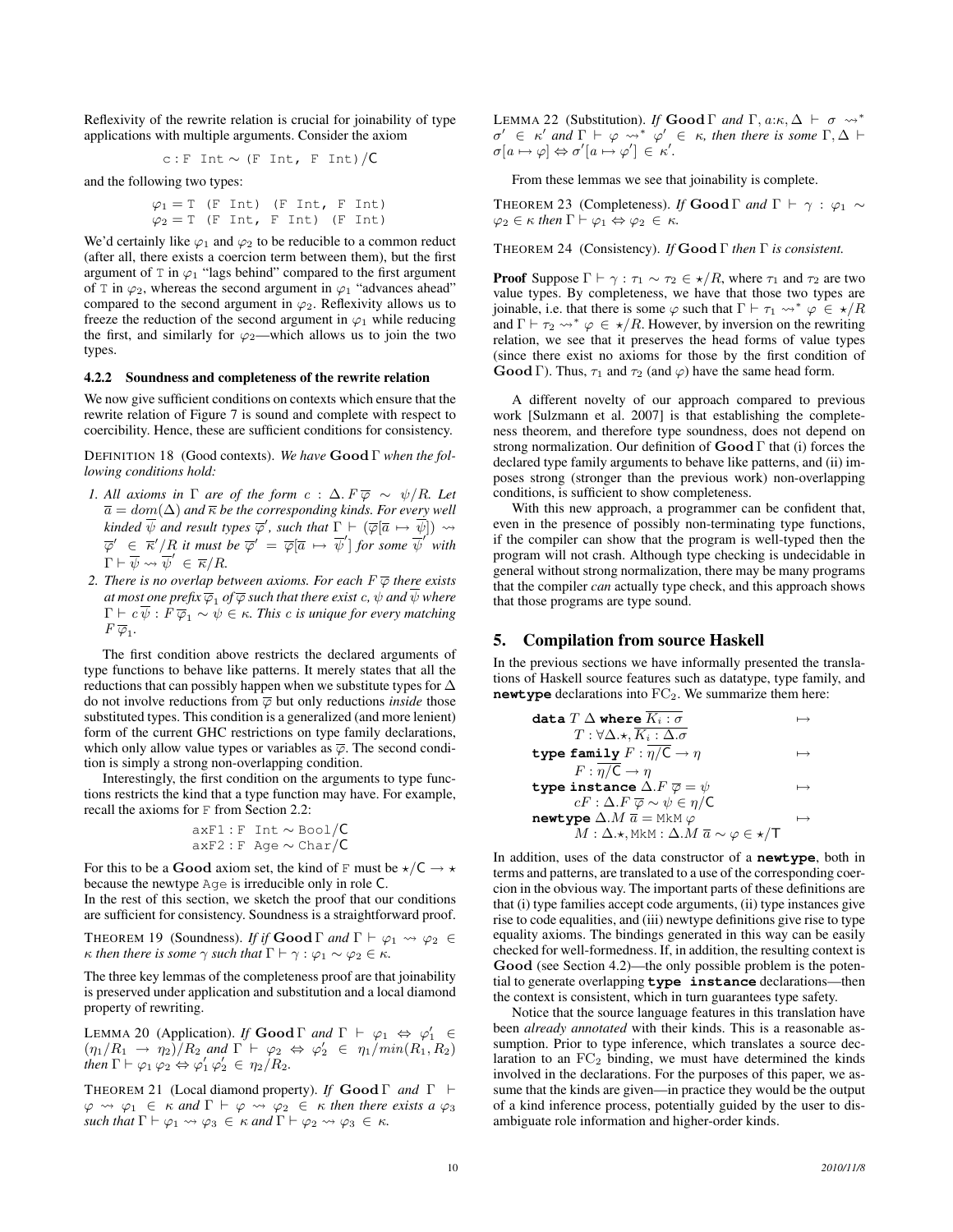*Newtype deriving* Generative type abstraction is achieved in Haskell using the **newtype deriving** mechanism, which allows type classes to be automatically lifted to new types. For instance, we may write

**newtype** Age = MkAge Int **deriving** Eq

The type class Eq a is a standard class in Haskell (signature, in ML terminology) that defines one method, eq ::  $a \rightarrow a \rightarrow$  Bool. For the type checker, a type class is nothing but a record type containing the method eq. The **deriving** line automatically generates an implementation of Eq Age from a pre-existing instance Eq Int. This can be done by simply applying a coercion Eq Int ∼ Eq Age to the old record. It is straightforward to construct this coercion: lift the Age ∼ Int axiom from the **newtype** definition over the Eq constructor and apply symmetry. Importantly, this lifting is safe because Eq has a *parametric kind* of the form  $\star/T \to \star$ . However, if a type class has a *indexed kind* of the form  $\star$ /C  $\to \star$ , **newtype deriving** is no longer sound. For example

**class** C x **where** op :: F x → x **instance** C Int **where** ... **newtype** Age = MkAge Int **deriving** C

It is unsound to lift the  $C$  Int implementation to a  $C$  Age, precisely because x has role C. The documented GHC bug mentioned earlier arises precisely as the result of such an unsound lifting over a non-parametric type class.

## 6. Discussion

#### 6.1 Relaxing decomposition

Recall the coercion decomposition rule, CNTHT, from Figure 4. This rule allows us to deconstruct an equality of the form  $\Gamma \vdash \gamma$ :  $T \overline{\varphi} \sim T \psi \in \eta/T$ . In effect, it asserts that data constructors are injective. The rule is important because it is used in the operational semantics to ensure subject reduction. However, the decomposition rule may be somewhat restrictive for some Haskell source programs. Consider the following:

**newtype** M a = MkM (Maybe [a]) **data** Eq a b **where** EQ :: Eq a a f :: Eq (M a) (M b)  $\rightarrow$  a  $\rightarrow$  b f EQ  $x = x$ 

Pattern matching against the EQ constructor introduces a coercion between M a and M b, which cannot be decomposed using the CNTHT rule to obtain a  $\sim$  b, so this program cannot be typed. Nevertheless, *we know* that M is injective, because M a is defined to be equal to  $\text{Maybe } [a]$ , which is clearly injective.

On the other hand, the following **newtype** is *not* injective.

**type instance** G a = Char **newtype** N a = MkN (G a)

Here, it is possible to derive  $\Gamma \vdash \gamma : \mathbb{N}$  Int ~ N Char  $\in \star/\mathsf{T}$ , using the axiom for G, even though Int is not coercible to Char.

It turns out that **newtype** definitions are *always* injective with respect to code equality, but they might not be injective with respect to type equality (as illustrated by the two examples above). Thus it would be sound and potentially useful (but not necessary for type soundness) to introduce yet another decomposition rule for **newtype** definitions that takes advantage of injectivity with respect to codes (we use metavariable  $N$  newtypes):

$$
\Gamma \vdash \gamma : N \overline{\varphi} \sim N \overline{\psi} \in \eta / C
$$
\n
$$
N: \overline{\kappa} \to \eta \in \Gamma
$$
\n
$$
\eta'/R' = nth \; k \; \overline{\kappa}
$$
\n
$$
\Gamma \vdash \mathbf{nth} \; k \; \gamma : nth \; k \; \overline{\varphi} \sim nth \; k \; \overline{\psi} \in \eta'/R
$$
\n
$$
\Gamma \vdash \mathbf{nth} \; k \; \gamma : nth \; k \; \overline{\varphi} \sim nth \; k \; \overline{\psi} \in \eta'/R
$$

The only subtle part of this rule is that  $R$  is not related to  $R'$ , since the equality  $\Gamma \vdash \gamma : N \overline{\varphi} \sim N \overline{\psi} \in \eta / C$  is a C-equality (and  $min(\mathbf{C}, R') = \mathbf{C}$ .

Arguably, decomposition for injective type functions is also desirable, were we able to effectively specify and check that property.

#### 6.2 Other technical differences of  $FC<sub>2</sub>$  from System FC

The intermediate language  $FC<sub>2</sub>$  described in this paper is a significant modification of System FC [Sulzmann et al. 2007] due to the introduction of codes. However,  $FC<sub>2</sub>$  also makes a number of *technical simplifications*:

- The original System FC presentation includes *coercion kinds*,  $\sigma_1 \sim \sigma_2$ . The original coercion language includes three additional constructs, one to coerce coercions, and two more to decompose coercion kinds. By treating  $(\varphi_1 \sim \varphi_2) \Rightarrow \varphi_3$  as the application of a constructor ( $\sim_{\eta}$ ) we no longer need any of these constructs in the operational semantics, nor have we identified any uses of these constructs that are not encodable.
- The operational semantics rules of  $FC<sub>2</sub>$  in Figure 5 not only use simpler coercion constructs, but are also expressed without need for substitutions, contrary to their original FC versions.
- $\bullet$  FC<sub>2</sub> replaces the FC coercions left and right, which decomposed arbitrary type applications, by nth, which decomposes only the application of a datatype constructor. This allows us to lift a tiresome restriction in in System FC, namely that type functions were required to be saturated. Type family saturation was necessary in FC, in order to prevent the decomposition of equalities as F  $a \sim$  Maybe [a] via left or right. Allowing unsaturated functions increases the expressiveness of  $FC<sub>2</sub>$ , because we can now abstract over type functoins, and also opens new directions for future research on type inference in the presence of unsaturated type functions.
- However, using nth instead of left and right does carry a small price. Generalizing the example from Section 6.1, should this program be well typed?

**data** Eq a b **where** EQ :: Eq a a f :: Eq (p q) (r s)  $\rightarrow$  q  $\rightarrow$  s f EQ  $x = x$ 

To type it we must decompose a proof that  $p \, q \sim r \, s$  to get a proof that  $q \sim s$ , which right could do, but nth cannot.

Some other differences are *presentational*:

- System FC used a common syntax for types and coercions, which is a convenient pun, but has turned out to be more confusing than helpful. In  $FC_2$  we use a distinct syntax for types and coercions (Figure 1).
- In FC<sub>2</sub> we define top-level axiom schemes  $c : \Delta$ .  $\varphi_1 \sim \varphi_2 / R$ directly, and fully instantiate them at every occurrence with the form  $c \overline{\gamma}$  (Figure 1). System FC instead defined a toplevel axiom scheme as an equality between polytypes, thus c :  $\forall \Delta . \varphi_1 \sim \forall \Delta . \varphi_2$ . Here again FC is confusing (but not wrong) so in  $FC<sub>2</sub>$  we opt for telling the story more directly, albeit with slightly more syntax. Moreover the kinding rules for ∀ (PALL and CALL) can insist that the body of the forall has kind  $\star$  as is conventional.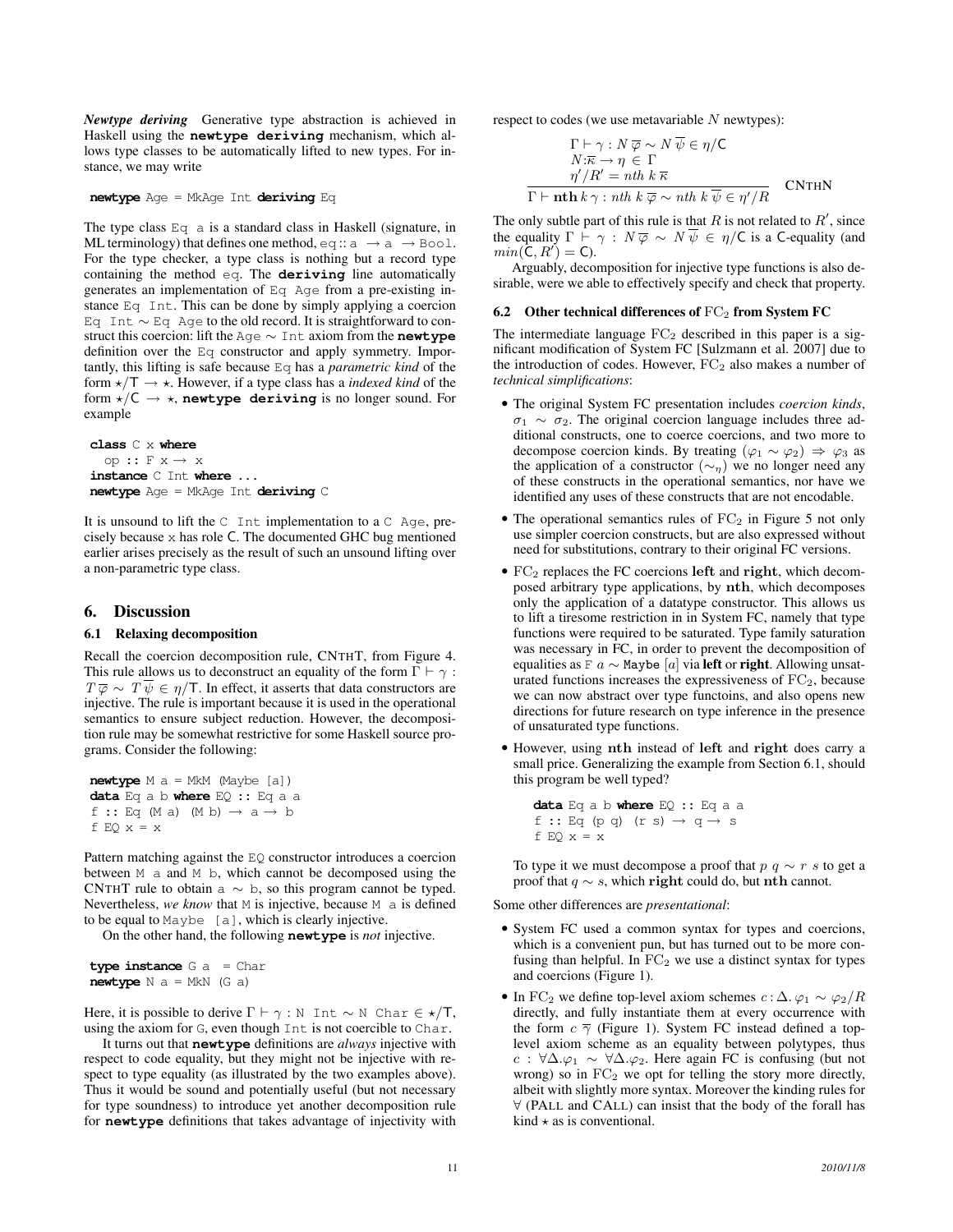• Using telescopes in the treatment of datatypes simplifies the operational semantics rules but is also (only slightly) more expressive: The types of data constructors do not have to have their quantified variables preceding their coercion and term arguments. Instead, telescopes allow arbitrary interleavings.

# 7. Related work

Previous work on System FC [Sulzmann et al. 2007] discusses a significant amount of related work, in typed languages with explicit proof witnesses [Licata and Harper 2005; Shao et al. 2005], or in calculi that support coercions [Breazu-Tannen et al. 1991]. Below, we present related work in generativity and abstraction, typeindexed constructs and the separation between codes and types.

*Generativity, abstraction, and module systems* Generativity and abstraction has been studied extensively in the context of ML module systems [Milner et al. 1997]. Russo shows how generativity in module systems is connected to existential quantification [Russo 1999] and Dreyer [2005] has studied this connection in the presence of recursive modules. Montagu and Rémy [2009] refine this connection by introducing "open" existential types. Rossberg [2008] uses flexible generativity to explain ML-style module sealing.

Type abstraction can be understood in terms of dynamic name generation [Rossberg 2003; Vytiniotis et al. 2005], which can reestablish abstraction properties in languages with dynamic type analysis. Neis et al. [2009] prove a parametricity theorem in this setting. In addition, they use a translation from polymorphism to generative types to establish the parametric behavior of certain functions although they work in a non-parametric language.

Although many of these languages support type generativity and non-parametric features, they do not exhibit the soundness problems described in the paper, mainly due to the absence of typelevel type dispatching. Nevertheless, the techniques developed in the aforementioned related work would be valuable in the formal study of the parametricity properties of  $FC_2$ .

*Type-indexed types* Although many systems for generic programming support dynamic computation based on types, very few systems allow the structure of *types* to be destructed to produce other types. However, such facility is often necessary to describe the *type* of generic programs. For example, Harper and Morrisett include a Typerec operator to their typed intermediate language  $\lambda_i^{ML}$  [Harper and Morrisett 1995], to describe type-directed optimizations. (They credit NuPRL's mechanism of "Universe Elimination" in NuPRL as the inspiration for this operation [Constable 1982; Constable and Zlatin 1984].)

To support generic programming in source languages, Hinze, Jeuring and Löh added Type-Indexed Datatypes [Hinze et al. 2002] to the Generic Haskell front end. In later work, Chakravarty et al. [2005b] introduced associated data families in GHC, which are type-indexed datatypes associated with type class instances. Extending this work, they later introduced associated type synonyms [Chakravarty et al. 2005a], which are proper type-level functions with instances associated with type class instances. Currently, the source language of GHC also supports standalone type-level type functions, often referred to as indexed type families [Kiselyov et al. 2010; Schrijvers et al. 2008], a feature that we have extensively used in our presentation.

*Codes, types, and interpretations* Our distinction between codes and types—and our terminology—is inspired by similar notions in intuitionistic type theory [Benke et al. 2003; Dybjer 2000; Martin-Löf 1975]. There, types (sets) are constructed as the recursive interpretation of codes, which inhabit inductively constructed *code universes*. A **newtype** definition can be viewed as giving rise to a new code, inhabiting an open universe of codes, and whose interpretation coincides with the interpretation of its definition.

Languages based on dependent type theory, such as Agda [Bove et al. 2009] or Coq [The Coq Team], naturally offer type-level computation to construct types, but they allow elimination of codes only, not types. Therefore, they do not exhibit the same soundness problem, as the expressiveness of these languages can readily enforce the distinction between types and codes. The disadvantage is the extra programming verbosity of explicit definitions and interpretations of codes. To better support generic programming, the dependently-typed language Epigram [Chapman et al. 2010] identifies types with their code universes.

The LX language [Crary and Weirich 1999] also uses universe constructions to solve problems with type-directed compilation. When the type translation in a compiler pass is not the identity then type dispatch must be compiled to code dispatch (so the generated code can dispatch on source types instead of target types). The interpretation of codes is then the type translation. To support universes, LX includes datakinds (for codes) and primitive recursive functions over datakinds (for their interpretation at types). In LX, source types Age and Int would be mapped to definable codes AgeCode and IntCode, and would be accompanied by an interpretation function such that interp(AgeCode) equals Int and interp(IntCode) equals Int. Therefore, the problem with generativity would not show up in that context. If one wanted to solve the problem in this paper along the LX lines, one would have to translate source Haskell types to void types that stand in as codes and handle the  $\text{interp}()$  function as any other type function. This function, as well as interpreting the codes as types, would have to be accompanied with suitable congruence axioms, like interp(T t)  $\sim$  T (interp(t)). Explicitly introducing these axioms means that coercions would be significantly more verbose. Our system dispenses with an explicit interp() function by conveniently using the roles in the judgements to determine whether we wish to derive an equality between codes or between their interpretations.

# 8. Conclusions and future work

In this paper we have identified a problem for the safe interaction of flexible type generativity and type-level computation. We have proposed a solution that distinguishes between indexed and parametric type contexts, by extending the language of kinds, and formalized the solution in the  $FC<sub>2</sub>$  language. We have several avenues for future research in mind, which we outline below.

*Source language technology* We would like to work on ways to expose the  $FC<sub>2</sub>$  expressive features to programmers. Specific directions are: enriching the kind declarations with the ability to declare parametric or indexed type-level constructs, introducing type family injectivity annotations, extending kind inference with roles, and extending type inference to support unsaturated functions using the more sophisticated kinds.

*Enriching the universes of codes with terms* We are currently working on enriching the universe of codes with constants or functions drawn from the *term* syntax, such as data constructors, in order to enable direct dependently-typed programming in Haskell.

*More roles* Lemma 6 asserts that the equivalence classes induced by T-equality are refined by C-equality. However, our approach readily extends to arbitrary lattices of roles with gradually more refined equivalence classes as we move down the  $\preceq$  relation.

Consider, for example, a lattice with new roles  $C_1$  and  $C_2$ , each lying between C and T, but incomparable with each other. These two roles model partial knowledge of newtype equalities. For example, perhaps  $C_1$  identifies Age and Int but distinguishes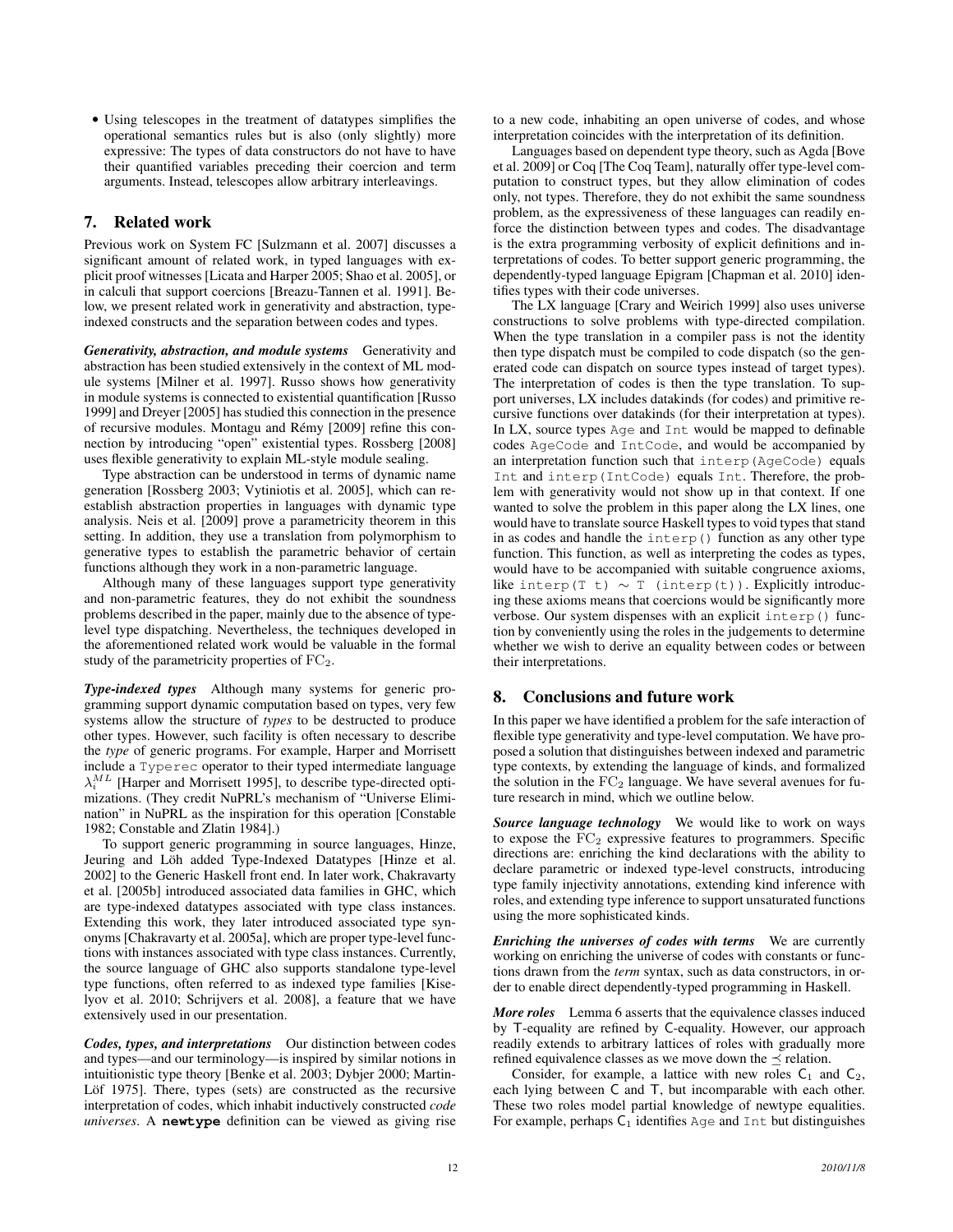a different newtype Moo from its definition Bool. Conversely,  $C_2$  can identify Moo and Bool and distinguish Age and Int. These more precise roles could be used to give more precise types to nonparametric functions by identifying exactly which newtype equivalences they do and do not respect. However, we have not yet explored the practical implications of this precision.

Furthermore, one could explore adding a role above T. Type functions with kind  $\star/T \rightarrow \star$ , are not necessarily parametric in FC2. For example, because G below does not match *newtypes* it may be assigned either kind  $\star/T \to \star$  or  $\star/C \to \star$ .

$$
axG1:GInt \sim \text{Bool}/C
$$
  

$$
axG2:GBool \sim Char/C
$$

To distinguish truly parametric functions from those like G, we could add a role P, induced by the relation that equates all types of the same kind. As this equivalence is coarser than T, it could not (and should not) participate in coercions. However, this new role would provide a yet more descriptive kind for type functions.

#### Acknowledgements

We thank Brent Yorgey and the attendees of the Type System Wrestling sessions at MSR Cambridge for many useful discussions. We wrote this paper using the Ott tool. This work was partially supported by grants from DARPA (CSSG) and NSF (0910786) and a Sloan Foundation fellowship.

## References

- M. Benke, P. Dybjer, and P. Jansson. Universes for generic programs and proofs in dependent type theory. *Nordic J. of Computing*, 10(4):265– 289, 2003. ISSN 1236-6064.
- A. Bove, P. Dybjer, and U. Norell. A brief overview of agda a functional language with dependent types. In *TPHOLs '09: Proceedings of the 22nd International Conference on Theorem Proving in Higher Order Logics*, pages 73–78, Berlin, Heidelberg, 2009. Springer-Verlag.
- V. Breazu-Tannen, T. Coquand, C. A. Gunter, and A. Scedrov. Inheritance as implicit coercion. *Information and Computation*, 93:172–221, 1991.
- M. M. T. Chakravarty, G. Keller, and S. Peyton Jones. Associated type synonyms. In *ICFP '05: Proceedings of the Tenth ACM SIGPLAN International Conference on Functional Programming*, pages 241–253, New York, NY, USA, 2005a. ACM.
- M. M. T. Chakravarty, G. Keller, S. Peyton Jones, and S. Marlow. Associated types with class. *SIGPLAN Not.*, 40(1):1–13, 2005b. ISSN 0362-1340.
- J. Chapman, P. Evariste Dagand, C. McBride, and P. Morris. The gentle art ´ of levitation. In *Proceedings of the Fifteenth ACM SIGPLAN International Conference on Functional Programming (ICFP '10)*, Baltimore, MD, USA, September 2010. To appear.
- J. Cheney and R. Hinze. First-class phantom types. CUCIS TR2003-1901, Cornell University, 2003.
- R. L. Constable. Intensional analysis of functions and types. Technical Report CSR-118-82, Department of Computer Science, University of Edinburgh, June 1982.
- R. L. Constable and D. R. Zlatin. The type theory of PL/CV3. *ACM Transactions on Programming Languages and Systems*, 6(1):94–117, Jan. 1984.
- K. Crary and S. Weirich. Flexible type analysis. In *Proceedings of the Fourth ACM SIGPLAN International Conference on Functional Programming*, pages 233–248, Paris, France, Sept. 1999.
- N. G. de Bruijn. Telescopic mappings in typed lambda calculus. *Inf. Comput.*, 91(2):189–204, 1991. ISSN 0890-5401.
- D. Dreyer. Recursive type generativity. In *ICFP '05: Proceedings of the Tenth ACM SIGPLAN International Conference on Functional Programming*, pages 41–53, New York, NY, USA, 2005. ACM.
- P. Dybjer. A general formulation of simultaneous inductive-recursive definitions in type theory. *Journal of Symbolic Logic*, 65(2):525–549, 2000.
- C. V. Hall, K. Hammond, S. L. Peyton Jones, and P. L. Wadler. Type classes in Haskell. *ACM Transactions on Programming Languages and Systems*, 18(2):109–138, Mar. 1996.
- R. Harper and G. Morrisett. Compiling polymorphism using intensional type analysis. In *POPL '95: Proceedings of the 22nd ACM SIGPLAN-SIGACT symposium on Principles of programming languages*, pages 130–141, New York, NY, USA, 1995. ACM. ISBN 0-89791-692-1.
- R. Hinze, J. Jeuring, and A. Löh. Type-indexed data types. In B. M. Eerke Boiten, editor, *Proceedings of the Sixth International Conference on Mathematics of Program Construction (MPC 2002)*, pages 148–174, Dagstuhl, Germany, July 2002.
- O. Kiselyov, S. Peyton Jones, and C. Shan. *Fun with type functions*. Springer, 2010.
- D. R. Licata and R. Harper. A formulation of dependent ML with explicit equality proofs. Technical Report CMU-CS-05-178, Carnegie Mellon University Department of Computer Science, 2005.
- P. Martin-Löf. An intuitionistic theory of types: Predicative part. In Pro*ceedings of the Logic Colloquium, 1973*, volume 80 of *Studies in Logic and the Foundations of Mathematics*, pages 73–118. North-Holland, 1975.
- R. Milner, M. Tofte, and D. Macqueen. *The Definition of Standard ML*. MIT Press, Cambridge, MA, USA, 1997. ISBN 0262631814.
- B. Montagu and D. Rémy. Modeling abstract types in modules with open existential types. In *POPL '09: Proceedings of the 36th annual ACM SIGPLAN-SIGACT Symposium on Principles of Programming Languages*, pages 354–365, New York, NY, USA, 2009. ACM.
- G. Neis, D. Dreyer, and A. Rossberg. Non-parametric parametricity. In *ICFP '09: Proceedings of the 14th ACM SIGPLAN International Conference on Functional Programming*, pages 135–148, New York, NY, USA, 2009. ACM. ISBN 978-1-60558-332-7.
- S. Peyton Jones et al. The Haskell 98 language and libraries: The revised report. *Journal of Functional Programming*, 13(1):0–255, Jan 2003. http://www.haskell.org/definition/.
- S. L. Peyton Jones, D. Vytiniotis, S. Weirich, and G. Washburn. Simple unification-based type inference for GADTs. In *International Conference on Functional Programming (ICFP)*, Portland, OR, USA, Sept. 2006.
- B. C. Pierce, editor. *Advanced Topics in Types and Programming Languages*. MIT Press, 2005.
- A. Rossberg. Dynamic translucency with abstraction kinds and higher-order coercions. *Electr. Notes Theor. Comput. Sci.*, 218:313–336, 2008.
- A. Rossberg. Generativity and dynamic opacity for abstract types. In *PPDP '03: Proceedings of the 5th ACM SIGPLAN International Conference on Principles and Practice of Declaritive Programming*, pages 241–252, New York, NY, USA, 2003. ACM. ISBN 1-58113-705-2.
- C. V. Russo. Non-dependent types for Standard ML modules. In *PPDP '99: Proceedings of the International Conference PPDP'99 on Principles and Practice of Declarative Programming*, pages 80–97, London, UK, 1999. Springer-Verlag. ISBN 3-540-66540-4.
- T. Schrijvers, S. Peyton Jones, M. Chakravarty, and M. Sulzmann. Type checking with open type functions. In *ICFP '08: Proceeding of the 13th ACM SIGPLAN international conference on Functional programming*, pages 51–62, New York, NY, USA, 2008. ACM.
- Z. Shao, V. Trifonov, B. Saha, and N. Papaspyrou. A type system for certified binaries. *ACM Trans. Program. Lang. Syst.*, 27(1):1–45, 2005.
- M. Sulzmann, M. M. T. Chakravarty, S. Peyton Jones, and K. Donnelly. System F with type equality coercions. In *TLDI '07: Proceedings of the 2007 ACM SIGPLAN International Workshop on Types in Languages Design and Implementation*, pages 53–66, New York, NY, USA, 2007. ACM.

The Coq Team. *Coq*. URL http://coq.inria.fr.

- D. Vytiniotis, G. Washburn, and S. Weirich. An open and shut typecase. In *ACM SIGPLAN Workshop in Types in Language Design and Implementation*, Long Beach, CA, USA, Jan. 2005.
- H. Xi, C. Chen, and G. Chen. Guarded recursive datatype constructors. In *POPL*, pages 224–235, 2003.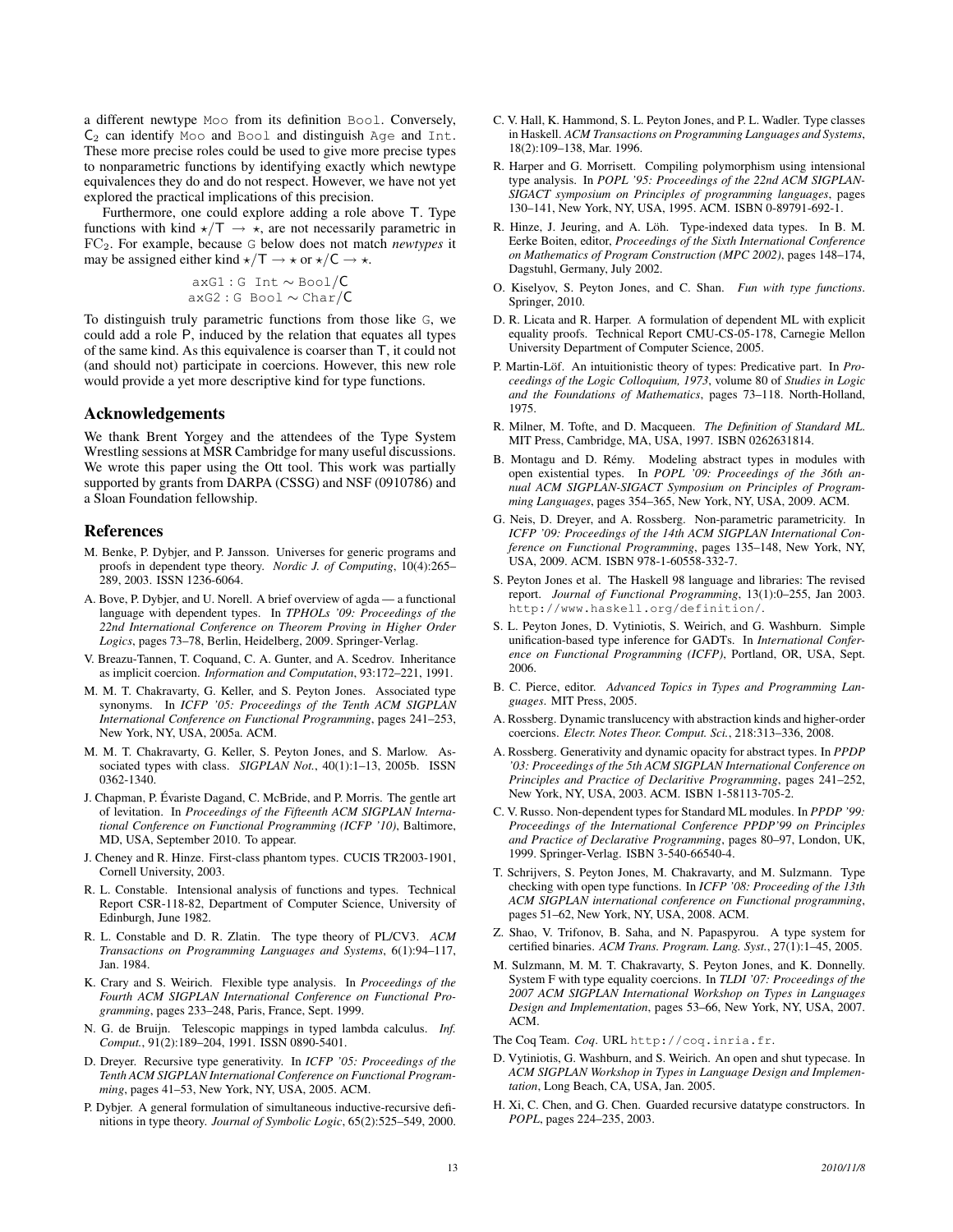# A. Additional specification

For space reasons, the following definitions and rules did not appear in the main text of the paper.

DEFINITION 25. *We define* ∀ ∆.σ *by induction on* ∆ *as follows:*

$$
\begin{array}{rcl}\n\forall \cdot .\sigma & = & \sigma \\
\forall (a:\kappa,\Delta).\sigma & = & \forall a:\kappa.(\forall \Delta.\sigma)\n\end{array}
$$

DEFINITION 26 (Multilifting Operation). *Define the multiple lifting operation, written*  $\varphi[\overline{a} \mapsto \overline{\gamma}]$ *, by induction on*  $\varphi$ *.* 

$$
\begin{array}{llll} a[\overline{a}\mapsto \overline{\gamma}] & = & \gamma_i \quad when\; a_i \; in\; \overline{a} \\ b[\overline{a}\mapsto \overline{\gamma}] & = & b \quad when\; b \not\in \; \overline{a} \\ H[\overline{a}\mapsto \overline{\gamma}] & = & H \\ (\varphi\,\psi)[\overline{a}\mapsto \overline{\gamma}] & = & (\varphi[\overline{a}\mapsto \overline{\gamma}]) \; (\psi[\overline{a}\mapsto \overline{\gamma}]) \\ (\forall b\!:\!\kappa.\sigma)[\overline{a}\mapsto \overline{\gamma}] & = & \forall b\!:\!\kappa.(\sigma[\overline{a}\mapsto \overline{\gamma}]) \end{array}
$$

 $\Gamma \vdash \{\mathit{bnd}\}$ 

$$
\frac{\Gamma \vdash \{a:\kappa\}}{\Gamma \vdash \{(\neg): \star/T \to \star/T \to \star\}} \quad \text{BARR}
$$
\n
$$
\frac{\Gamma \vdash \{(\neg): \star/T \to \star/T \to \star\}}{\Gamma \vdash \{(\sim_{\eta}): \eta/C \to \eta/C \to \star/T \to \star\}} \quad \text{BCoERCE}
$$
\n
$$
\frac{\Gamma \vdash \{T:\eta\}}{\Gamma \vdash \{F:\eta\}} \quad \text{BFUN}
$$
\n
$$
\frac{\Gamma, \Delta \vdash \varphi_1 : \eta/R \quad \Gamma, \Delta \vdash \varphi_2 : \eta/R}{\Gamma \vdash \{c : \Delta, \varphi_1 \sim \varphi_2/R\}} \quad \text{BCVAR}
$$
\n
$$
\frac{\Gamma \vdash \sigma : \star/T}{\Gamma \vdash \{x : \sigma\}} \quad \text{BEVaR}
$$
\n
$$
\frac{\Gamma \vdash \sigma : \star/T}{\Gamma \vdash \{K : \sigma\}} \quad \text{BDATACON}
$$

 $\boxed{\vdash \Gamma}$ 

$$
\overline{\vdash} \cdot \begin{array}{cc} \text{GEMPTY} \\ \text{dom } bnd \# \text{ dom } \Gamma & \Gamma \vdash \{bnd\} & \vdash \Gamma \\ \text{ $\vdash \Gamma$, } bnd & & \text{GCons} \end{array}
$$

 $e \leadsto e'$ 

$$
\gamma_0 = \text{sym} \left(\text{nth } 0 \gamma\right) \quad \gamma_1 = \text{nth } 1 \gamma
$$
\n
$$
\overline{((\lambda x:\sigma_1.e_1) \triangleright \gamma) e_2 \leadsto (\lambda x:\sigma_1.(e_1 \triangleright \gamma_1))(e_2 \triangleright \gamma_0)}
$$
\n
$$
\overline{(\lambda x:\sigma.e_1) e_2 \leadsto e_1[x \mapsto e_2]}
$$
\n
$$
\text{SSETA}
$$
\n
$$
\frac{e_1 \leadsto e_1'}{e_1 e_2 \leadsto e_1' e_2}
$$
\n
$$
\text{SSEAPP}
$$
\n
$$
\frac{\Sigma \vdash \gamma : \forall a: \kappa.\sigma_1 \sim \forall a: \kappa.\sigma_2 \in \star/\mathsf{T}}{((\Lambda a:\kappa.e) \triangleright \gamma) \varphi \leadsto (\Lambda a:\kappa.(e \triangleright \gamma @a)) \varphi}
$$
\n
$$
\overline{(\Lambda a:\kappa.e) \varphi \leadsto e[a \mapsto \varphi]}
$$
\n
$$
\frac{e_1 \leadsto e_1'}{e_1 \varphi \leadsto e_1' \varphi}
$$
\n
$$
\Sigma \vdash \gamma : (\sim_{\eta}) \varphi_1 \varphi_2 \sigma \sim (\sim_{\eta}) \varphi_1' \varphi_2' \sigma' \in \star/\mathsf{T}
$$
\n
$$
\gamma_0 = \text{nth } 0 \gamma \quad \gamma_1 = \text{sym} \left(\text{nth } 1 \gamma\right) \quad \gamma_2 = \text{nth } 2 \gamma
$$
\n
$$
\overline{((\Lambda c:\varphi_1 \sim \varphi_2.e) \triangleright \gamma) \gamma' \leadsto (\Lambda c:\varphi_1 \sim \varphi_2.(e \triangleright \gamma_2)) (\gamma_0; \gamma'; \gamma_1)}
$$
\n
$$
\text{SSCPUSH}
$$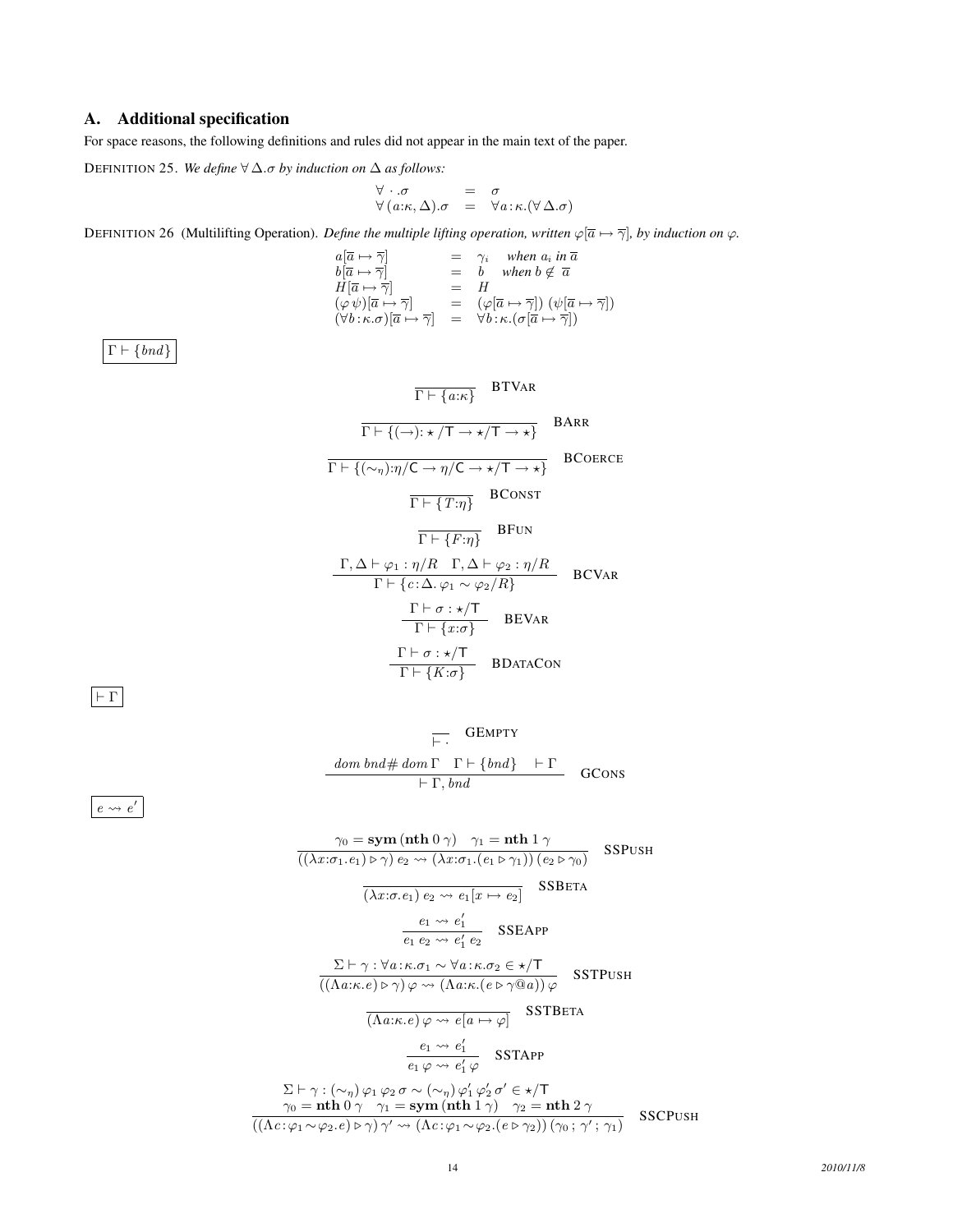$$
\frac{\overbrace{(Ac:\varphi_1\sim\varphi_2.e)\,\gamma\rightsquigarrow e[c\mapsto\gamma]}_{\varphi_1\sim\varphi_1\sim\varphi_1'} \quad \text{SSCBETA}
$$
\n
$$
\frac{e_1\rightsquigarrow e'_1}{e_1\,\gamma\rightsquigarrow e'_1\,\gamma} \quad \text{SSCAPP}
$$
\n
$$
\frac{e\rightsquigarrow e'}{e\triangleright\gamma\rightsquigarrow e'\triangleright\gamma} \quad \text{SSCTRANS}
$$
\n
$$
\frac{e\rightsquigarrow e'}{e\triangleright\gamma\rightsquigarrow e'\triangleright\gamma} \quad \text{SSCOERC}
$$
\n
$$
\Sigma\vdash\gamma:\ T\overline{\varphi}\sim T\overline{\varphi}'\in\star/T
$$
\n
$$
K:\forall\ \overline{a}:\overline{\kappa}.\sigma'\in\Sigma
$$
\n
$$
\text{case}_{\sigma}(K\overline{\varphi}\overline{\rho})\triangleright\gamma\text{ of } brs\rightsquigarrow\text{case}_{\sigma}K\overline{\varphi}'(\overline{\rho}\triangleright\sigma'[\overline{a}\mapsto nth\,\gamma])\text{ of } brs \quad \text{SSKPUSH}
$$
\n
$$
\frac{1\leq j\leq n}{\text{case}_{\sigma}(K_j\overline{\varphi}\overline{\rho})\text{ of }\overline{K_i\Rightarrow e_i}\stackrel{i\in1..n}{\leadsto} e_j\overline{\rho}} \quad \text{SSCASEMATCH}
$$
\n
$$
\frac{e\rightsquigarrow e'}{\text{case}_{\sigma}e\text{ of } brs\rightsquigarrow\text{case}_{\sigma}e'\text{ of } brs} \quad \text{SSCASE}
$$

## B. Additional lemmas and proofs

## B.1 Preservation and progress

We state additional basic properties of our judgements below. Proofs of these properties are by straightforward induction.

LEMMA 27 (Type regularity). *If*  $\Gamma \vdash e : \sigma$  *then*  $\Gamma \vdash \sigma : \star / \top$  *and*  $\vdash \Gamma$ .

LEMMA 28 (Type substitution). *Say*  $\Gamma_1 \vdash \varphi' : \kappa'.$ 

*1. If*  $\Gamma_1$ ,  $a:\kappa', \Gamma_2 \vdash \varphi : \kappa$  *then*  $\Gamma_1$ ,  $(\Gamma_2[a \mapsto \varphi']) \vdash \varphi[a \mapsto \varphi'] : \kappa$ 2. If  $\Gamma_1, a:\kappa', \Gamma_2 \vdash \overline{\varphi} : \overline{\kappa}$  then  $\Gamma_1, (\Gamma_2[a \mapsto \varphi']) \vdash \overline{\varphi}[a \mapsto \varphi'] : \overline{\kappa}$ 3. If  $\Gamma_1, a:\kappa', \Gamma_2 \vdash \gamma : \varphi_1 \sim \varphi_2 \in \kappa$  then  $\Gamma_1, (\Gamma_2[a \mapsto \varphi']) \vdash \gamma[a \mapsto \varphi'] : \varphi_1[a \mapsto \varphi'] \sim \varphi_2[a \mapsto \varphi'] \in \kappa$ . *4. If*  $\Gamma_1$ , *a*: $\kappa'$ ,  $\Gamma_2 \vdash \overline{\gamma}$  :  $\overline{\varphi}_1 \sim \overline{\varphi}_2 \in \overline{\kappa}$  *then*  $\Gamma_1$ ,  $(\Gamma_2[a \mapsto \varphi']) \vdash \overline{\gamma}[a \mapsto \varphi']$  :  $\overline{\varphi}_1[a \mapsto \varphi'] \sim \overline{\varphi}_2[a \mapsto \varphi'] \in \overline{\kappa}$ . *5. If*  $\Gamma_1, a:\kappa', \Gamma_2 \vdash e : \sigma$  *then*  $\Gamma_1, (\Gamma_2[a \mapsto \varphi']) \vdash e[a \mapsto \varphi'] : \sigma[a \mapsto \varphi']$ 

LEMMA 29 (Coercion substitution). *Say*  $\Gamma_1 \vdash \gamma : \varphi_1 \sim \varphi_2 \in \eta/R$ .

*I.* If  $\Gamma_1$ ,  $c:\varphi_1 \sim \varphi_2/R$ ,  $\Gamma_2 \vdash \gamma': \psi_1 \sim \psi_2 \in \kappa'$  then  $\Gamma_1, \Gamma_2 \vdash \gamma'[c \mapsto \gamma]: \psi_1 \sim \psi_2 \in \kappa'$ *2. If*  $\Gamma_1$ ,  $c:\varphi_1 \sim \varphi_2/R$ ,  $\Gamma_2 \vdash \overline{\gamma}: \psi_1 \sim \psi_2 \in \overline{\kappa}$  *then*  $\Gamma_1$ ,  $\Gamma_2 \vdash \overline{\gamma}[c \mapsto \gamma]: \psi_1 \sim \psi_2 \in \overline{\kappa}$ *3. If*  $\Gamma_1$ ,  $c:\varphi_1 \sim \varphi_2/R$ ,  $\Gamma_2 \vdash e : \sigma$  *then*  $\Gamma_1$ ,  $\Gamma_2 \vdash e | c \mapsto \gamma | : \sigma$ 

LEMMA 30 (Term substitution). *Say*  $\Gamma_1 \vdash e' : \sigma'$ . If  $\Gamma_1, x : \sigma', \Gamma_2 \vdash e : \sigma$ , then  $\Gamma_1, \Gamma_2 \vdash e[x \mapsto e'] : \sigma$ .

LEMMA 31 (Multilifting). If Γ, Δ  $\vdash$  σ : κ and Γ  $\vdash$   $\gamma_i$  :  $\varphi_i \sim \varphi_i' \in \kappa_i$  for each  $a_i:\kappa_i$  in Δ, then Γ  $\vdash$  σ $[\overline{a} \mapsto \overline{\gamma}]$  : σ $[\overline{a} \mapsto \overline{\varphi}] \sim \sigma[\overline{a} \mapsto \overline{\gamma}]$  $\overline{\varphi}'] \in \kappa$ 

Next we sketch the proofs of the progress and preservation theorems. PROOF OF THEOREM 12 (Preservation): If  $\Gamma \vdash e_1 : \sigma$  and  $e_1 \leadsto e_2$  then  $\Gamma \vdash e_2 : \sigma$ .

**Proof** by induction on  $e_1 \rightarrow e_2$ .

- Case SSBETA, SSTBETA, SSCBETA: Application of the appropriate substitution lemma.
- Case SSCASEMATCH: By inversion  $\Gamma \vdash K_i \overline{\varphi} \overline{\rho}$ :  $T \overline{\varphi}$  and  $K_i : \forall \Delta . \psi_i \in \Gamma$  and  $\psi_i[\overline{a} \mapsto \overline{\varphi}] = \forall \Theta_i . T \overline{\varphi}$  and  $\Gamma \vdash e_i : \forall \Theta_i . \sigma$ . Further inversion gives  $\Gamma \vdash \overline{\rho} : \Theta_j$  By repeated use of the application rule,  $\Gamma \vdash e_j \overline{\rho} : \sigma$ .
- Case SSPUSH: By inversion  $\sigma = \sigma_2'$  and  $\Gamma \vdash \gamma : (\sigma_1 \to \sigma_1') \sim (\sigma_2 \to \sigma_2') \in \star/T$  and  $\Gamma \vdash (\lambda x : \sigma_1 . e_1) : \sigma_1 \to \sigma_1'$  and  $\Gamma \vdash e_2 : \sigma_2$ . We have  $\Gamma \vdash \gamma_0 : \sigma_2 \sim \sigma_1 \in \star/T$  and  $\Gamma \vdash \gamma_1 : \sigma'_1 \sim \sigma'_2 \in \star/T$ . Therefore,  $\Gamma \vdash (\lambda x : \sigma_1.(e_1 \triangleright \gamma_1)) : \sigma_1 \rightarrow \sigma'_2$  and  $\Gamma \vdash e_2 \triangleright \gamma_0 : \sigma_1$  and the result follows by the application typing rule.
- Case SSTPUSH: Straightforward use of inversion and typing/coercion rules.
- Case SSCPUSH: By inversion,  $\Gamma \vdash \gamma : (\varphi_1 \sim \varphi_2) \Rightarrow \sigma \sim (\varphi_1' \sim \varphi_2') \Rightarrow \sigma' \in \star/T$  and  $\Gamma \vdash \gamma' : \varphi_1' \sim \varphi_2' \in \eta/C$  and  $\Gamma, c:\varphi_1 \sim \varphi_2/\mathsf{C} \vdash e : \sigma$ . We have  $\Gamma \vdash \gamma_0 : \varphi_1 \sim \varphi_1' \in \eta/\mathsf{C}$  and  $\Gamma \vdash \gamma_1 : \varphi_2' \sim \varphi_2 \in \eta/\mathsf{C}$  and  $\Gamma \vdash \gamma_2 : \sigma \sim \sigma' \in \star/\mathsf{T}$ . Therefore  $\Gamma \vdash e \triangleright \gamma_2 : \sigma'$  and  $\Gamma \vdash \gamma_0 : \gamma' : \gamma_1 : \varphi_1 \sim \varphi_2 \in \eta/C$ . Finally, the RHS has type  $\sigma'$  by coercion abstraction and application typing rules.
- Case SSKPUSH: By inversion,  $\Gamma \vdash \gamma : T \overline{\varphi} \sim T \overline{\varphi}' \in \star/T$  and  $K:\forall \Delta . \sigma' \in \Sigma$  and  $\Gamma \vdash K \overline{\varphi} \overline{\rho} \triangleright \gamma : T \overline{\varphi}'$ . Further inversion yields  $\Gamma \vdash K \overline{\varphi} \overline{\rho}$ :  $T \overline{\varphi}$  and  $\Gamma \vdash \overline{\rho}$ :  $\Theta[\overline{a} \mapsto \overline{\varphi}]$  where  $\sigma' = \forall \Theta$ .  $T \overline{a}$ . Let  $\gamma = (\forall \Theta, T \overline{a})[\overline{a} \mapsto nth \gamma]$  By lifting lemma,  $\Gamma \vdash \gamma : \forall \Theta[\overline{a} \mapsto \overline{\varphi}]. T\overline{\varphi} \sim \forall \Theta[\overline{a} \mapsto \overline{\varphi}']. T\overline{\varphi}' \in \star/\mathsf{T}$ . Therefore we have by Lemma 11 that  $\Gamma \vdash \overline{\rho} \triangleright \gamma : \Theta[\overline{a} \mapsto \overline{\varphi}']$  and thus  $\Gamma \vdash K \overline{\varphi}' (\overline{\rho} \triangleright \gamma) : T \overline{\varphi}'.$
- Case TRANS: Application of CTRANS.
- All other cases by induction.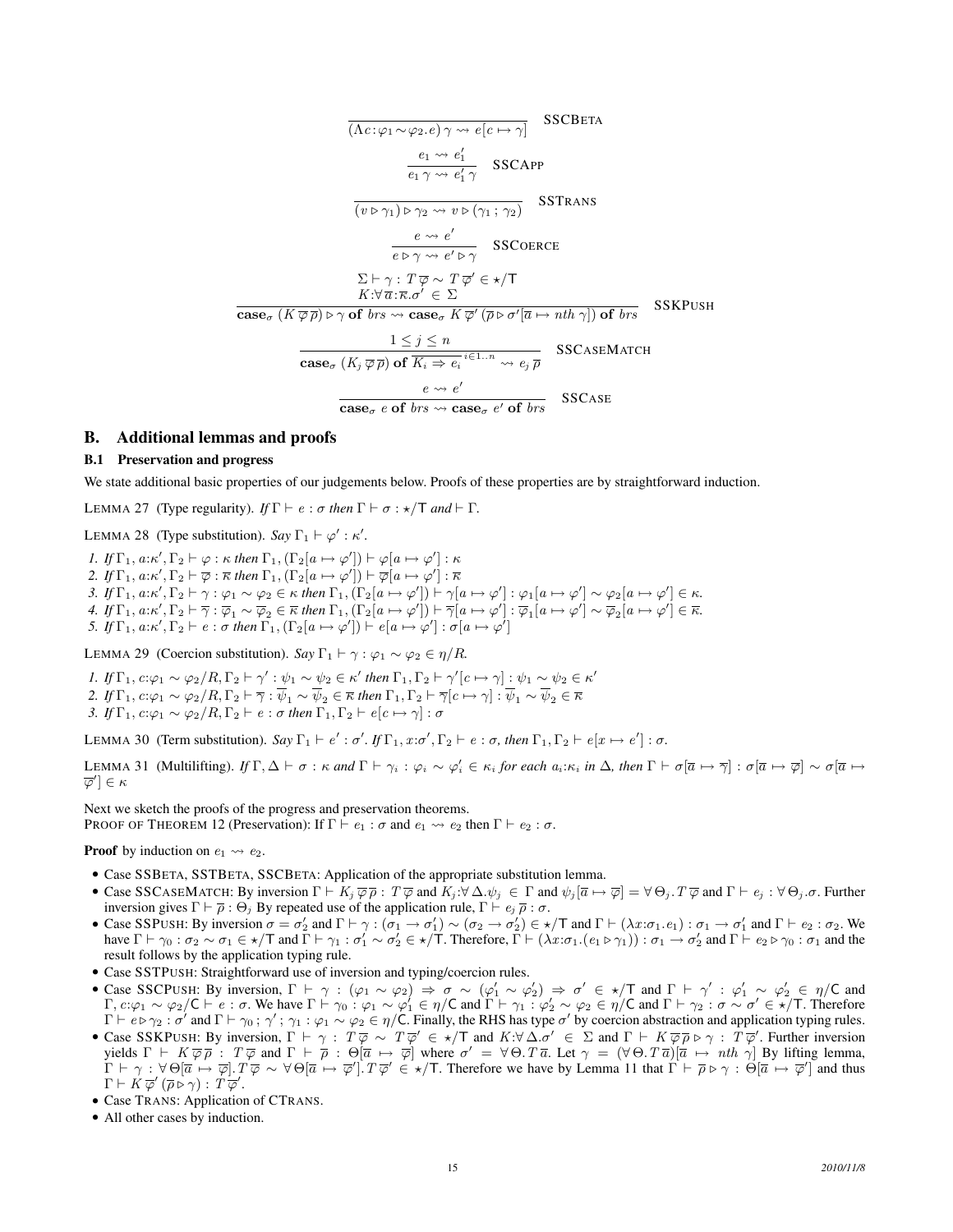PROOF OF THEOREM 15 (Progress): If  $\Sigma$  is consistent and  $\Sigma \vdash e_1 : \sigma$  and  $e_1$  is not a value v or a coerced value  $v \triangleright \gamma$ , then there exists an  $e_2$  such that  $e_1 \leadsto e_2$ .

**Proof** by induction on  $e_1$ . Assume  $e_1$  is not a value or a coerced value.

- Case  $e_1 = e e'$ . By induction, either e is a value v or a coerced value  $v \triangleright \gamma$  or takes a step. In the first case, by canonical forms, v is either an abstraction (which beta reduces) or a constructor application (which means that  $e_1$  is a value). In the second case, we have a coercion  $\gamma$  between a value type  $\tau$  (the type of v) and  $\sigma_1 \to \sigma_2$ . By consistency, then  $\tau$  must be  $\sigma'_1 \to \sigma'_2$  and the push rule applies. In the last case  $e_1$  steps by the application congruence rule.
- Case  $e_1 = e \varphi$  and  $e_1 = e \gamma$  are analogous to the previous case.
- Case  $e_1 = e \triangleright \gamma$ . By induction, either e is value v or a coerced value  $v \triangleright \gamma'$  or takes a step. In the first case, then  $e_1$  is a coerced value. In the second case,  $(v \triangleright \gamma') \triangleright \gamma$  steps to  $v \triangleright (\gamma'; \gamma)$ . In the last case, the congruence rule for coercion apply.
- Case  $e_1 = \csc \theta$  of brs. By induction, either e is a value v or a coerced value  $v \triangleright \gamma$  or takes a step. In the first case, by canonical forms, v is a a constructor application, so the case expression reduces. In the second case, we have a coercion  $\gamma$  between a value type  $\tau$ (the type of v) and  $T\overline{\varphi}$ . By consistency, then  $\tau$  must be  $T\overline{\varphi}'$  and the push rule applies. In the last case  $e_1$  steps by the case congruence rule.

#### B.2 Rewriting

LEMMA 32 (Rewriting regularity).  $If \Gamma \vdash \varphi_1 \leadsto \varphi_2 \in \kappa$  *then*  $\vdash \Gamma$  *and*  $\Gamma \vdash \varphi_1 : \kappa$  *and*  $\Gamma \vdash \varphi_2 : \kappa$ *.* 

Once we get a type constants at the head, it remains.

LEMMA 33 (Constant Rewriting). *If* Good  $\Gamma$  *and*  $\Gamma \vdash T \overline{\varphi} \leadsto \varphi' \in \eta/R$  *then*  $\varphi' = T \overline{\varphi}'$  *and*  $\Gamma \vdash \overline{\varphi} \leadsto \overline{\varphi}' \in \overline{\kappa}/R$ .

(Proof is by inspection of the rules of type rewriting.) There is a similar result for types of the form  $\forall a : \kappa.\sigma$ . We can add types to the end of a list of arguments that reduce.

LEMMA 34 (Snoc).  $\text{If } \Gamma \vdash \overline{\varphi} \leadsto \overline{\varphi}' \in \overline{\kappa}/R_1$  and  $\Gamma \vdash \psi \leadsto \psi' \in \eta/min(R_1, R_2)$ , then  $\Gamma \vdash \overline{\varphi}, \psi \leadsto \overline{\varphi}', \psi' \in (\overline{\kappa}, \eta/R_2)/R_1$ 

LEMMA 35 (Single Rewriting Application). *If* Good  $\Gamma$  and  $\Gamma \vdash \varphi_1 \leadsto \varphi_1' \in (\eta_1/R_1 \rightarrow \eta_2)/R_2$  and  $\Gamma \vdash \varphi_2 \leadsto \varphi_2' \in \eta_1/min(R_1, R_2)$ *then*  $\Gamma \vdash \varphi_1 \varphi_2 \leadsto \varphi_1' \varphi_2' \in \eta_2 / R_2$ .

**Proof** Straightforward case analysis on the rewriting of  $\varphi_1$ .

LEMMA 36 (Matching). If  $\mathbf{Good}\,\Gamma$  and  $\Gamma \vdash c\ \overline{\psi}$  :  $H\ \overline{\varphi} \sim \sigma \in \eta/R$  and  $\Gamma \vdash \overline{\varphi} \leadsto \overline{\varphi}' \in \overline{\kappa}_1/R$  then there exist  $\overline{\psi}'$  and  $\sigma'$ , such that  $\Gamma \vdash c \overline{\psi}' : H \overline{\varphi}' \sim \sigma' \in \eta/R$  and  $\Gamma \vdash \sigma \leadsto \sigma' \in \eta/R$ .

Proof Follows by the definition of Good Γ (first condition).

PROOF OF THEOREM 21: If  $\mathbf{Good}\Gamma$  and  $\Gamma \vdash \varphi \leadsto \varphi_1 \in \kappa$  and  $\Gamma \vdash \varphi \leadsto \varphi_2 \in \kappa$  then there exists a  $\varphi_3$  such that  $\Gamma \vdash \varphi_1 \leadsto \varphi_3 \in \kappa$ and  $\Gamma \vdash \varphi_2 \leadsto \varphi_3 \in \kappa$ .

**Proof** We prove this by induction on the size of  $\varphi$ . We proceed by inversion on the rules used to deduce that  $\Gamma \vdash \varphi \leadsto \varphi_1 \in \kappa$  and  $\Gamma \vdash \varphi \leadsto \varphi_2 \in \kappa$ . Most of the cases are straightforward, and follow by the induction hypothesis, except for two combinations:

• Case RCONST-RRED. In this case we have that  $\Gamma \vdash H \overline{\varphi} \leadsto H \overline{\varphi}' \in \eta/R$  given that

$$
\Gamma \vdash \overline{\varphi} \leadsto \overline{\varphi}' \in \overline{\kappa}/R \tag{1}
$$

Moreover, we let  $\overline{\varphi} = \overline{\varphi}_1, \overline{\varphi}_2$  such that  $\Gamma \vdash H \overline{\varphi} \leadsto \sigma \overline{\varphi}_2'' \in \eta/R$  given that

$$
\Gamma \vdash \overline{\varphi}_1 \leadsto \overline{\varphi}_1'' \in \overline{\kappa}_1/R \tag{2}
$$

$$
\Gamma \vdash \overline{\varphi}_2 \leadsto \overline{\varphi}_2'' \in \overline{\kappa}_2/R \tag{3}
$$

$$
\Gamma \vdash c\,\overline{\psi}: H\,\overline{\varphi_1}^{\prime\prime} \sim \sigma \in (\overline{\kappa}_2 \to \eta)/R \tag{4}
$$

By splitting  $\overline{\varphi}'$  accordingly, let us name the split  $\overline{\varphi}'_1, \overline{\varphi}'_2,$  it must then be:

$$
\Gamma \vdash \overline{\varphi}_1 \leadsto \overline{\varphi}_1' \in \overline{\kappa}_1 / R \tag{5}
$$

$$
\Gamma \vdash \overline{\varphi}_2 \leadsto \overline{\varphi}'_2 \in \overline{\kappa}_2 / R \tag{6}
$$

By using (2) with (5), and (3) with (5), and applying the induction hypothesis to each element in the corresponding vectors we get

$$
\Gamma \vdash \overline{\varphi}'_1 \leadsto \overline{\varphi}_{11} \in \overline{\kappa}_1 / R \tag{7}
$$

$$
\Gamma \vdash \overline{\varphi}_1'' \leadsto \overline{\varphi}_{11} \in \overline{\kappa}_1/R \tag{8}
$$

- $\Gamma \vdash \overline{\varphi}_2' \leadsto \overline{\varphi}_{22} \in \overline{\kappa}_2/R$  (9)
- $\Gamma \vdash \overline{\varphi}_2'' \leadsto \overline{\varphi}_{22} \in \overline{\kappa}_2/R$  (10)

for some vectors  $\overline{\varphi}_{11}$  and  $\overline{\varphi}_{22}$ .

We will be done if we can find some  $\sigma'$  for which we can show the following two statements:

$$
\Gamma \vdash \sigma \overline{\varphi}_2'' \leadsto \sigma' \overline{\varphi}_{22} \in \eta/R \tag{11}
$$

 $\Gamma \vdash H \overline{\varphi}'_1 \overline{\varphi}'_2 \leadsto \sigma' \overline{\varphi}_{22} \in \eta/R$ (12)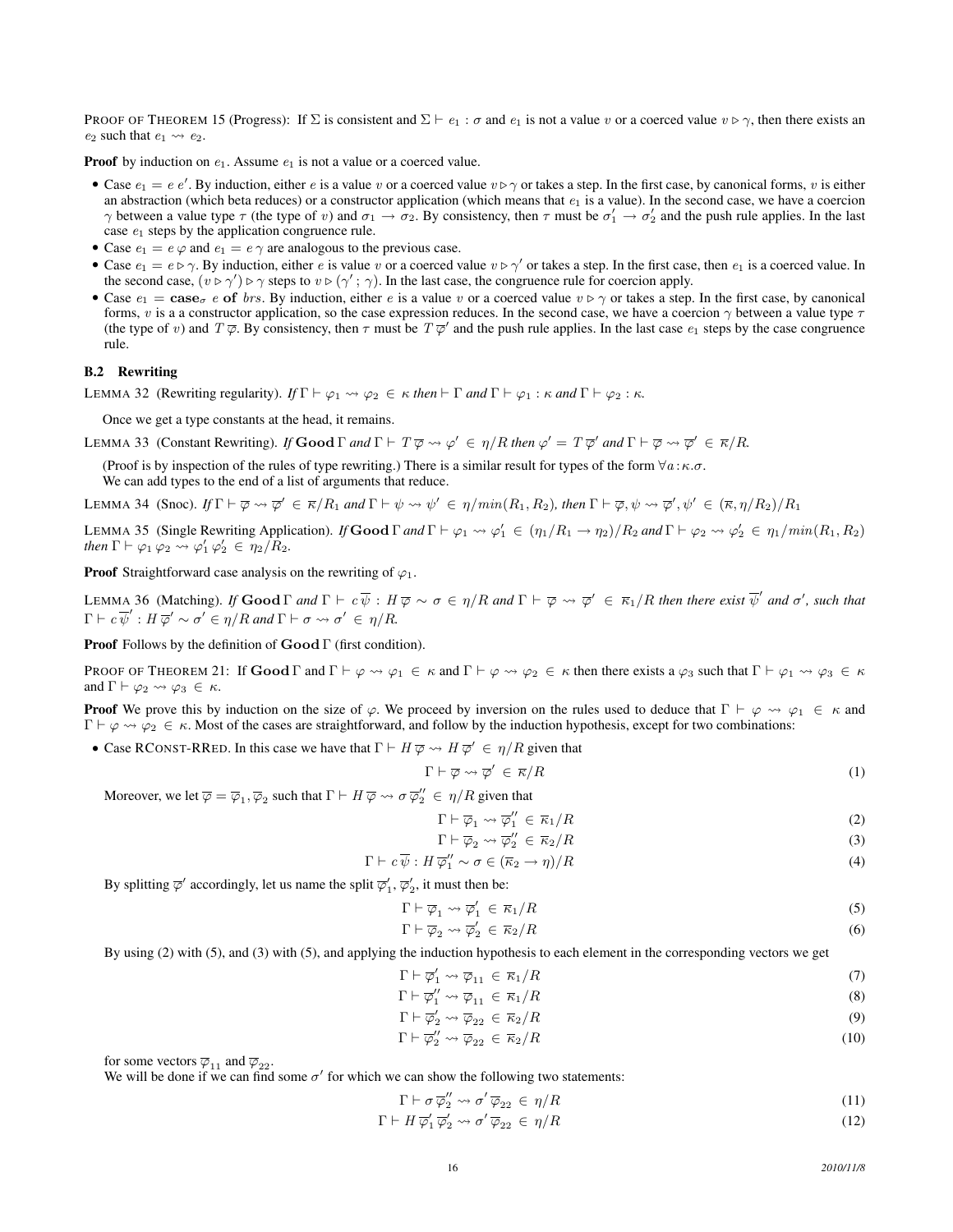For this, we will appeal to the matching lemma, and equations (4), (8). This lemma gives  $\overline{\psi}'$  and and  $\sigma'$  such that:

$$
\Gamma \vdash \sigma \leadsto \sigma' \in (\overline{\kappa}_2 \to \eta)/R \tag{13}
$$

$$
\Gamma \vdash c\,\overline{\psi}' : H\,\overline{\varphi}_{11} \sim \sigma' \in (\overline{\kappa}_2 \to \eta)/R \tag{14}
$$

By appealing to (a straightforward extension of) the single application lemma, and using (13) and (9) we get our first goal, (11). For the second goal (12) we use (7), (9), (14), and apply rule RRED. Hence, this case is done.

• Case RRED-RRED. In this case we let  $\overline{\varphi} = \overline{\varphi}_1, \overline{\varphi}_2$  such that  $\Gamma \vdash H \overline{\varphi} \leadsto \sigma \overline{\varphi}_2' \in \eta/R$  given that

$$
\Gamma \vdash \overline{\varphi}_1 \leadsto \overline{\varphi}_1' \in \overline{\kappa}_1 / R \tag{15}
$$

$$
\Gamma \vdash \overline{\varphi}_2 \leadsto \overline{\varphi}'_2 \in \overline{\kappa}_2 / R \tag{16}
$$

$$
\Gamma \vdash c\,\overline{\psi}: H\,\overline{\varphi}'_1 \sim \sigma \in (\overline{\kappa}_2 \to \eta)/R \tag{17}
$$

We let another possible split  $\overline{\varphi} = \overline{\varphi}_3$ ,  $\overline{\varphi}_4$  such that  $\Gamma \vdash H \overline{\varphi} \leadsto \sigma_0 \overline{\varphi}'_4 \in \eta/R$  given that

$$
\Gamma \vdash \overline{\varphi}_3 \leadsto \overline{\varphi}'_3 \in \overline{\kappa}_3 / R \tag{18}
$$

$$
\Gamma \vdash \overline{\varphi}_4 \leadsto \overline{\varphi}'_4 \in \overline{\kappa}_4 / R \tag{19}
$$

$$
\Gamma \vdash c' \overline{\psi}' : H \overline{\varphi}'_3 \sim \sigma_0 \in (\overline{\kappa}_4 \to \eta)/R \tag{20}
$$

By the induction hypothesis for every type in  $\overline{\varphi}$ , and (15), (16), (18), (19) we get that there exists a  $\overline{\varphi}$ " such that

$$
\Gamma \vdash (\overline{\varphi}'_3, \overline{\varphi}'_4) \leadsto \overline{\varphi}'' \in \overline{\kappa}/R \tag{21}
$$

$$
\Gamma \vdash (\overline{\varphi}'_1, \overline{\varphi}'_2) \leadsto \overline{\varphi}'' \in \overline{\kappa}/R \tag{22}
$$

where  $\overline{\kappa} = \overline{\kappa}_1, \overline{\kappa}_2 = \overline{\kappa}_3, \overline{\kappa}_4$ . Now, consider the 1 – 2 split and 3 – 4 split induced on  $\overline{\varphi}'' = \overline{\varphi}_1'', \overline{\varphi}_2'' = \overline{\varphi}_3'', \overline{\varphi}_4''$ . By the matching lemma, and (20) we know that there exist  $\overline{\psi}''$  such that  $\Gamma \vdash c \overline{\psi}'' : H \overline{\varphi}''_1 \sim \sigma'' \in (\overline{\kappa}_2 \to \eta)/R$  and moreover  $\Gamma \vdash \sigma \leadsto \sigma'' \in (\overline{\kappa}_2 \to \eta)/R$ . Similarly, by the matching lemma and (21) we know that there exist  $\overline{\psi}^{\prime\prime\prime}$  such that  $\Gamma \vdash c' \overline{\psi}^{\prime\prime\prime} : H \overline{\varphi}^{\prime\prime}_3 \sim \sigma_0^{\prime\prime} \in (\overline{\kappa}_4 \rightarrow \eta)/R$  with  $\Gamma \vdash \sigma_0 \leadsto \sigma_0'' \in (\overline{\kappa}_4 \to \eta)/R$ . However,  $\overline{\varphi}_3''$  and  $\overline{\varphi}_1''$  come from the same vector  $\overline{\varphi}''$  and hence, by appealing to the definition of good contexts, it must be the case that the  $1-2$ ,  $3-4$  split *is exactly the same*. Hence  $\overline{\varphi}_3^{\prime\prime} = \overline{\varphi}_1^{\prime\prime}$  and similarly  $\overline{\varphi}_2^{\prime\prime} = \overline{\varphi}_4^{\prime\prime}$ ,  $c = c$ ,  $\sigma'' = \sigma_0'' = \sigma'''$ . I.e. we have:

$$
\Gamma \vdash \sigma \leadsto \sigma''' \in (\overline{\kappa}_2 \to \eta)/R \tag{23}
$$

$$
\Gamma \vdash \sigma_0 \leadsto \sigma''' \in (\overline{\kappa}_4 \to \eta)/R \tag{24}
$$

Hence, it suffices to show the following two:

$$
\Gamma \vdash \sigma \overline{\varphi}'_2 \leadsto \sigma''' \overline{\varphi}''_2 \in (\overline{\kappa}_2 \to \eta)/R \tag{25}
$$

$$
\Gamma \vdash \sigma_0 \,\overline{\varphi}'_4 \leadsto \sigma''' \,\overline{\varphi}''_4 \in (\overline{\kappa}_4 \to \eta)/R \tag{26}
$$

Since the  $1 - 2$  split and the  $3 - 4$  split are the same, the result will follow by the induction hypothesis for (15) with (18), and (16) with (19), reduction (23) and (24), and the single application lemma.

PROOF OF LEMMA 20: If  $\mathbf{Good}\,\Gamma$  and  $\Gamma \vdash \varphi_1 \Leftrightarrow \varphi_1' \in (\eta_1/R_1 \rightarrow \eta_2)/R_2$  and  $\Gamma \vdash \varphi_2 \Leftrightarrow \varphi_2' \in \eta_1/min(R_1, R_2)$  then  $\Gamma \vdash \varphi_1 \varphi_2 \Leftrightarrow \varphi_1' \varphi_2' \in \eta_2/R_2.$ 

**Proof** Assume the intermediate join points of  $\varphi_1$  and  $\varphi'_1$  and  $\varphi_2$  and  $\varphi'_2$ , call them  $\sigma_1$  and  $\sigma_2$  respectively. By applying multiple times the single application lemma and using reflexivity of rewriting we see that  $\sigma_1 \sigma_2$  must be a join point for  $\varphi_1 \varphi_2$  and  $\varphi_1' \varphi_2'$ .

COROLLARY 37 (Multi-Application). *If*  $\text{Good } \Gamma$  *and*  $\Gamma \vdash \varphi_1 \Leftrightarrow \varphi'_1 \in (\overline{\kappa} \to \eta)/R$  *and*  $\Gamma \vdash \overline{\varphi}_2 \Leftrightarrow \overline{\varphi}'_2 \in \overline{\kappa}/R$  *then*  $\Gamma \vdash \varphi_1 \overline{\varphi}_2 \Leftrightarrow \varphi'_2 \in \overline{\kappa}/R$  $\varphi_1' \overline{\varphi}_2' \in \eta/R.$ 

LEMMA 38 (StepSubst1). *If* Good  $\Gamma$  and  $\Gamma$ , a: $\kappa$ ,  $\Delta \vdash \sigma : \eta/R$  and  $\Gamma \vdash \varphi \leadsto \varphi' \in \kappa$ , then  $\Gamma \vdash \sigma[a \mapsto \varphi] \Leftrightarrow \sigma[a \mapsto \varphi'] \in \eta/R$ .

**Proof** by induction on  $\sigma$ .

Case  $\sigma = F \overline{\varphi}$ : By induction, we have  $\Gamma, \Delta \vdash \overline{\varphi}[a \mapsto \varphi] \Leftrightarrow \overline{\varphi}[a \mapsto \varphi'] \in \overline{\kappa}_1/R$ . Result holds by the appliation lemma.

Case  $\sigma = b \overline{\varphi}$ : By induction, we have  $\Gamma, \Delta \vdash \overline{\varphi}[a \mapsto \varphi] \Leftrightarrow \overline{\varphi}[a \mapsto \varphi'] \in \overline{\kappa}_1/R$ . If b is not a, we are done by the application lemma. Otherwise, suppose  $a = b$ : so we want to show that  $\Gamma, \Delta \vdash \varphi(\overline{\varphi}[a \mapsto \varphi]) \Leftrightarrow \varphi(\overline{\varphi}[a \mapsto \varphi']) \in \kappa$ . This also holds by the application lemma.

Case  $\sigma = T \overline{\varphi}$ : By induction and the application lemma.

Case  $\sigma = \forall b : \kappa.\sigma'$ : Result holds by induction.

LEMMA 39 (StepSubstMany). *If* Good Γ and Γ, a:κ,  $\Delta \vdash \sigma : \kappa'$  and  $\Gamma \vdash \varphi \leadsto^* \varphi' \in \kappa$ , then  $\Gamma \vdash \sigma[a \mapsto \varphi] \Leftrightarrow \sigma[a \mapsto \varphi'] \in \kappa'.$ 

**Proof** Proof is by induction on the number of steps in  $\Gamma \vdash \varphi \leadsto^* \varphi' \in \kappa$ . If  $n = 0$  then the result is trivial. Say  $n = m + 1$  and  $\Gamma \vdash \varphi \leadsto \varphi'' \in \kappa$  and  $\Gamma \vdash \varphi'' \leadsto^* \varphi' \in \kappa$  in m steps. By induction, we have  $\Gamma \vdash \sigma[a \mapsto \varphi''] \Leftrightarrow \sigma[a \mapsto \varphi'] \in \kappa'$ . We just need to show that  $\Gamma \vdash \sigma [a \mapsto \varphi] \Leftrightarrow \sigma [a \mapsto \varphi''] \in \kappa'$ . However, this result holds by lemma StepSubst1.

LEMMA 40 (StepSubst2). *If* Good  $\Gamma$  and  $\Gamma$ ,  $a:\kappa, \Delta \vdash \sigma \leadsto \sigma' \in \kappa'$  and  $\Gamma \vdash \varphi : \kappa$ , then  $\Gamma$ ,  $\Delta \vdash \sigma[a \mapsto \varphi] \Leftrightarrow \sigma[a \mapsto \varphi'] \in \kappa'.$ 

**Proof** is by induction on  $\sigma$ , appealing to Application.